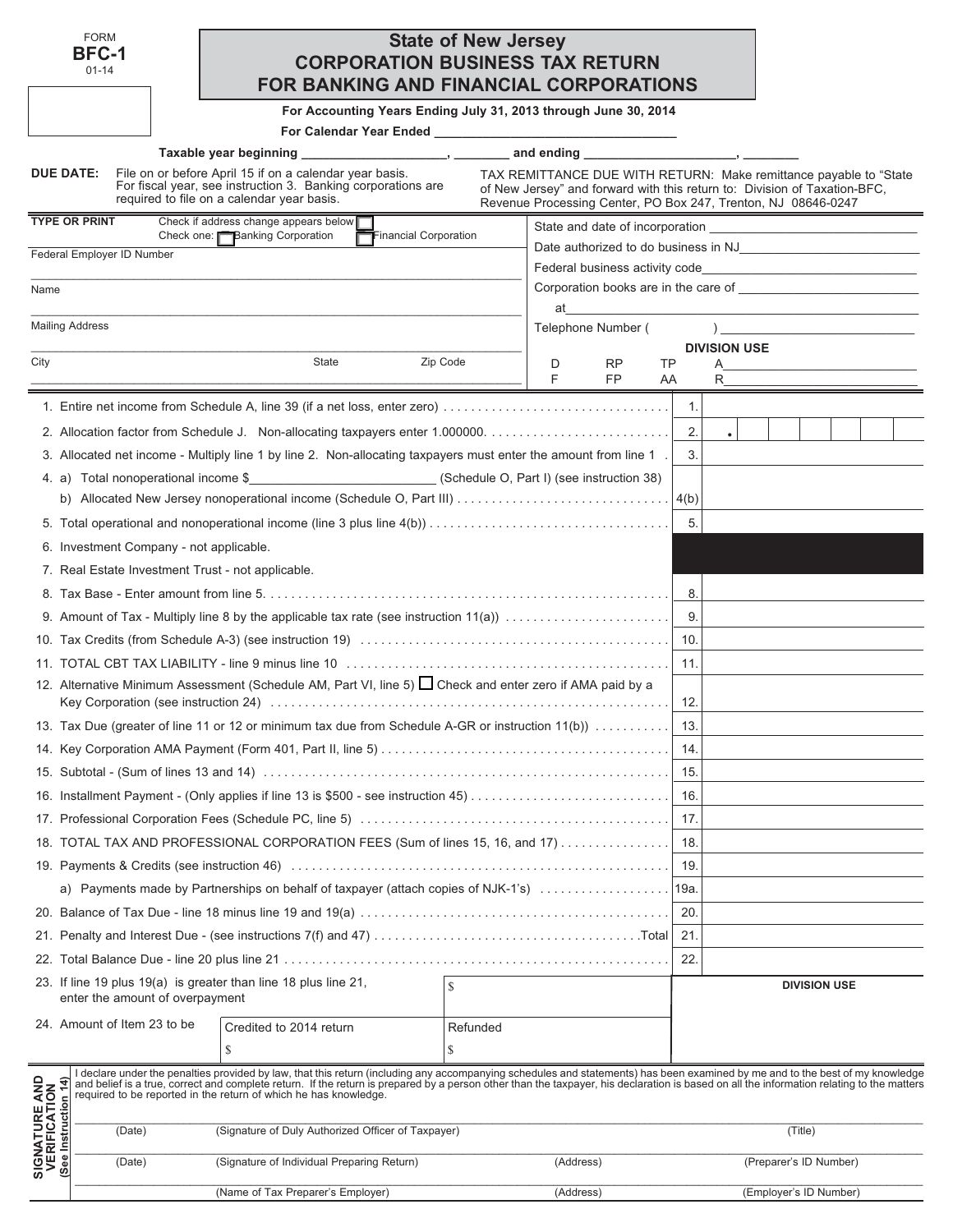| <b>SCHEDULE A</b> | Computation of Entire Net Income (Instruction 16). Every corporation must complete Lines 1-39 of this<br>schedule. |
|-------------------|--------------------------------------------------------------------------------------------------------------------|
|                   | CDOCC INCOME                                                                                                       |

| <b>GRUSS INCOME</b> |                                                                         |                       |  |  |  |  |
|---------------------|-------------------------------------------------------------------------|-----------------------|--|--|--|--|
|                     |                                                                         |                       |  |  |  |  |
|                     |                                                                         |                       |  |  |  |  |
|                     |                                                                         |                       |  |  |  |  |
|                     |                                                                         | $\boldsymbol{\Delta}$ |  |  |  |  |
| 5. Interest:        |                                                                         |                       |  |  |  |  |
|                     | (a) On obligations of the United States and U.S. Instrumentalities 5(a) |                       |  |  |  |  |
|                     |                                                                         | 5                     |  |  |  |  |
|                     |                                                                         | 6                     |  |  |  |  |
|                     |                                                                         |                       |  |  |  |  |
|                     |                                                                         | 8                     |  |  |  |  |
|                     |                                                                         | 9                     |  |  |  |  |
|                     |                                                                         | 10                    |  |  |  |  |
|                     |                                                                         | 11                    |  |  |  |  |
|                     |                                                                         |                       |  |  |  |  |

## **DEDUCTIONS**

|                                                                                                                     | $12 \overline{ }$ |  |
|---------------------------------------------------------------------------------------------------------------------|-------------------|--|
| 13. Salaries and wages _____________________________less Jobs Credit ___________________________Balance             | 13                |  |
|                                                                                                                     | 14                |  |
|                                                                                                                     | 15                |  |
|                                                                                                                     | 16                |  |
|                                                                                                                     | 17                |  |
|                                                                                                                     | 18                |  |
|                                                                                                                     | 19                |  |
| 20a.  Depreciation from Federal Form 4562 (attach copy) .....................20(a) ________________                 |                   |  |
|                                                                                                                     | 20(c)             |  |
|                                                                                                                     | 21                |  |
|                                                                                                                     | 22                |  |
|                                                                                                                     | 23                |  |
|                                                                                                                     | 24                |  |
|                                                                                                                     | 25                |  |
|                                                                                                                     | 26                |  |
|                                                                                                                     | 27                |  |
| 28. Taxable income before net operating loss deduction and special deductions (line 11 less line 27 must agree with |                   |  |
| line 28, page 1 of Unconsolidated Federal Form 1120). 1120S filers who have not elected to be New Jersey S          | 28                |  |
| ADJUSTMENTS - LINES 29 - 39 MUST BE COMPLETED ON THIS FORM                                                          |                   |  |
|                                                                                                                     |                   |  |

| 29. Interest on Federal, State, Municipal and other obligations not included in Item 5 above        |    |  |
|-----------------------------------------------------------------------------------------------------|----|--|
|                                                                                                     | 29 |  |
|                                                                                                     | 30 |  |
| 31. New Jersey State and other states taxes deducted above (see instruction 16(f))                  | 31 |  |
| 32. Depreciation and other adjustments from Schedule S (see instruction 43)                         | 32 |  |
|                                                                                                     |    |  |
| (b) Other deductions and additions. Explain on separate rider. (see instruction $16(h)$ ) 33(b)     |    |  |
| (C)                                                                                                 |    |  |
|                                                                                                     |    |  |
| 34. Entire net income before net operating loss deduction and dividend exclusion (total of lines 28 | 34 |  |
|                                                                                                     | 35 |  |
|                                                                                                     | 36 |  |
|                                                                                                     | 37 |  |
|                                                                                                     | 38 |  |
| 39. ENTIRE NET INCOME (Line 36 minus line 37 and line 38 - Carry to page 1, line 1)                 | 39 |  |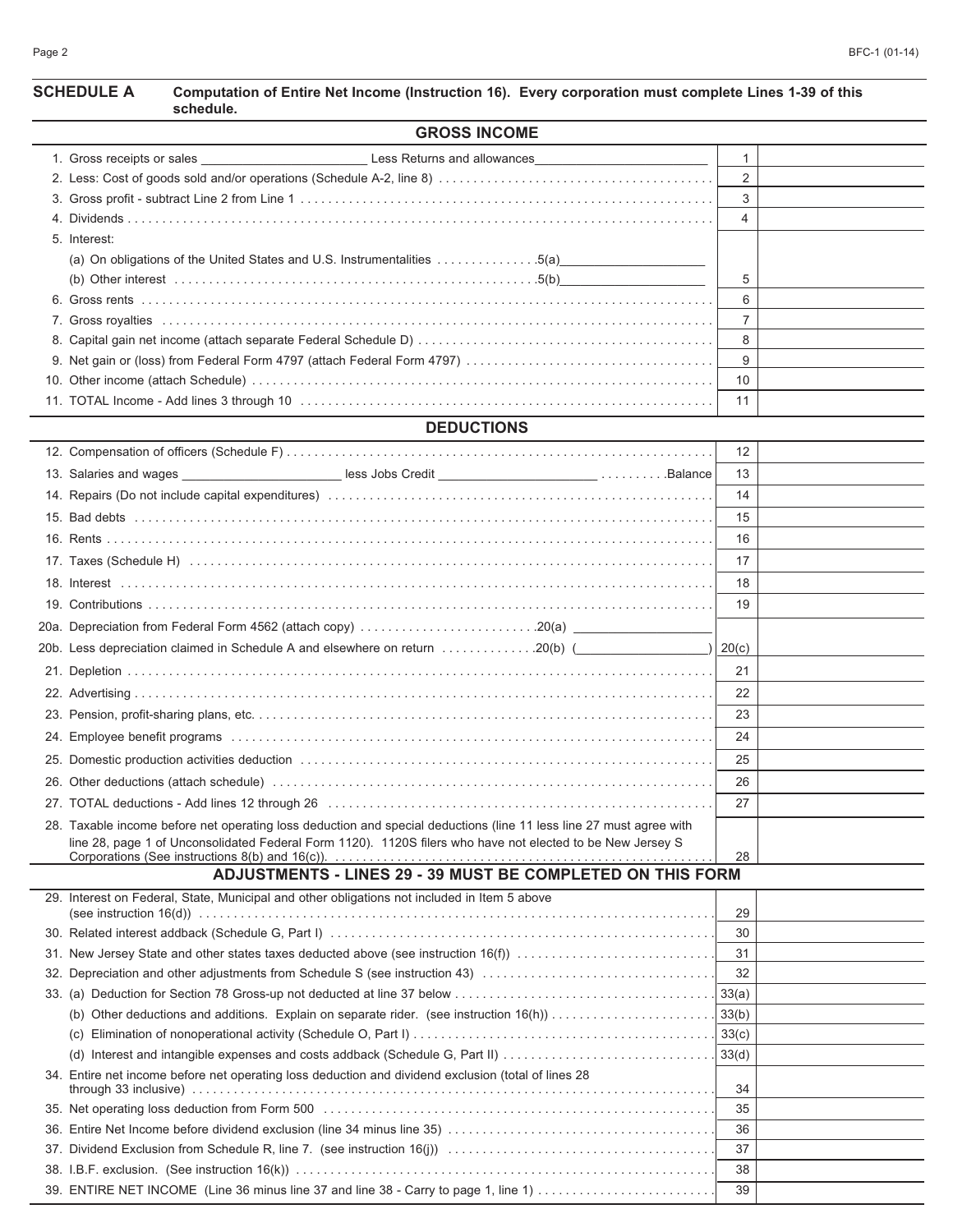| Name                                                                                                                                                                                                              | Federal ID Number                          |
|-------------------------------------------------------------------------------------------------------------------------------------------------------------------------------------------------------------------|--------------------------------------------|
| <b>SCHEDULE A-1</b>                                                                                                                                                                                               | NET OPERATING LOSS DEDUCTION AND CARRYOVER |
| NOTE: SCHEDULE A-1 HAS BEEN REPLACED BY FORM 500. NET OPERATING LOSSES MUST BE DETAILED ON FORM 500 WHICH<br>IS AVAILABLE SEPARATELY. TO OBTAIN THIS FORM AND RELATED INFORMATION, REFER TO THE INDEX ON PAGE 14. |                                            |
| <b>SCHEDULE A-2</b><br><b>COST OF GOODS SOLD (See Instruction 18)</b>                                                                                                                                             |                                            |
|                                                                                                                                                                                                                   | 1.                                         |
|                                                                                                                                                                                                                   | 2.                                         |
|                                                                                                                                                                                                                   | 3.                                         |
|                                                                                                                                                                                                                   | 4.                                         |
|                                                                                                                                                                                                                   | 5.                                         |
|                                                                                                                                                                                                                   | 6.                                         |
|                                                                                                                                                                                                                   | 7.                                         |
| 8. Cost of goods sold - Subtract line 7 from line 6. Enter here and on Schedule A, line 2                                                                                                                         | 8.                                         |
| <b>SCHEDULE A-3</b><br><b>SUMMARY OF TAX CREDITS</b> (See Instruction 19)                                                                                                                                         |                                            |
|                                                                                                                                                                                                                   | 1.                                         |
|                                                                                                                                                                                                                   | 2.                                         |
|                                                                                                                                                                                                                   | 3.                                         |
|                                                                                                                                                                                                                   | 4.                                         |
|                                                                                                                                                                                                                   | 5.                                         |
| 6. EITHER:<br>a) Urban Enterprise Zone Employee Tax Credit from Form 300.                                                                                                                                         |                                            |
| <b>OR</b><br>b) Urban Enterprise Zone Investment Tax Credit from Form 301                                                                                                                                         | 6.                                         |
| 7. Redevelopment Authority Project Tax Credit from Form 302                                                                                                                                                       | $\overline{7}$ .                           |
|                                                                                                                                                                                                                   | 8.                                         |
| 9. Manufacturing Equipment and Employment Investment Tax Credit from Form 305                                                                                                                                     | 9.                                         |
|                                                                                                                                                                                                                   | 10.                                        |
| 11. Small New Jersey-Based High-Technology Business Investment Tax Credit from Form 308                                                                                                                           | 11.                                        |
|                                                                                                                                                                                                                   | 12.                                        |
|                                                                                                                                                                                                                   | 13.                                        |
|                                                                                                                                                                                                                   | 14.                                        |
|                                                                                                                                                                                                                   | 15.                                        |
|                                                                                                                                                                                                                   | 16.                                        |
|                                                                                                                                                                                                                   | 17.                                        |
|                                                                                                                                                                                                                   | 18.                                        |
|                                                                                                                                                                                                                   | 19.                                        |

20. Total tax credits taken on this return - Add lines 1 through 19. Enter here and on page 1, line 10  $\ldots$  20.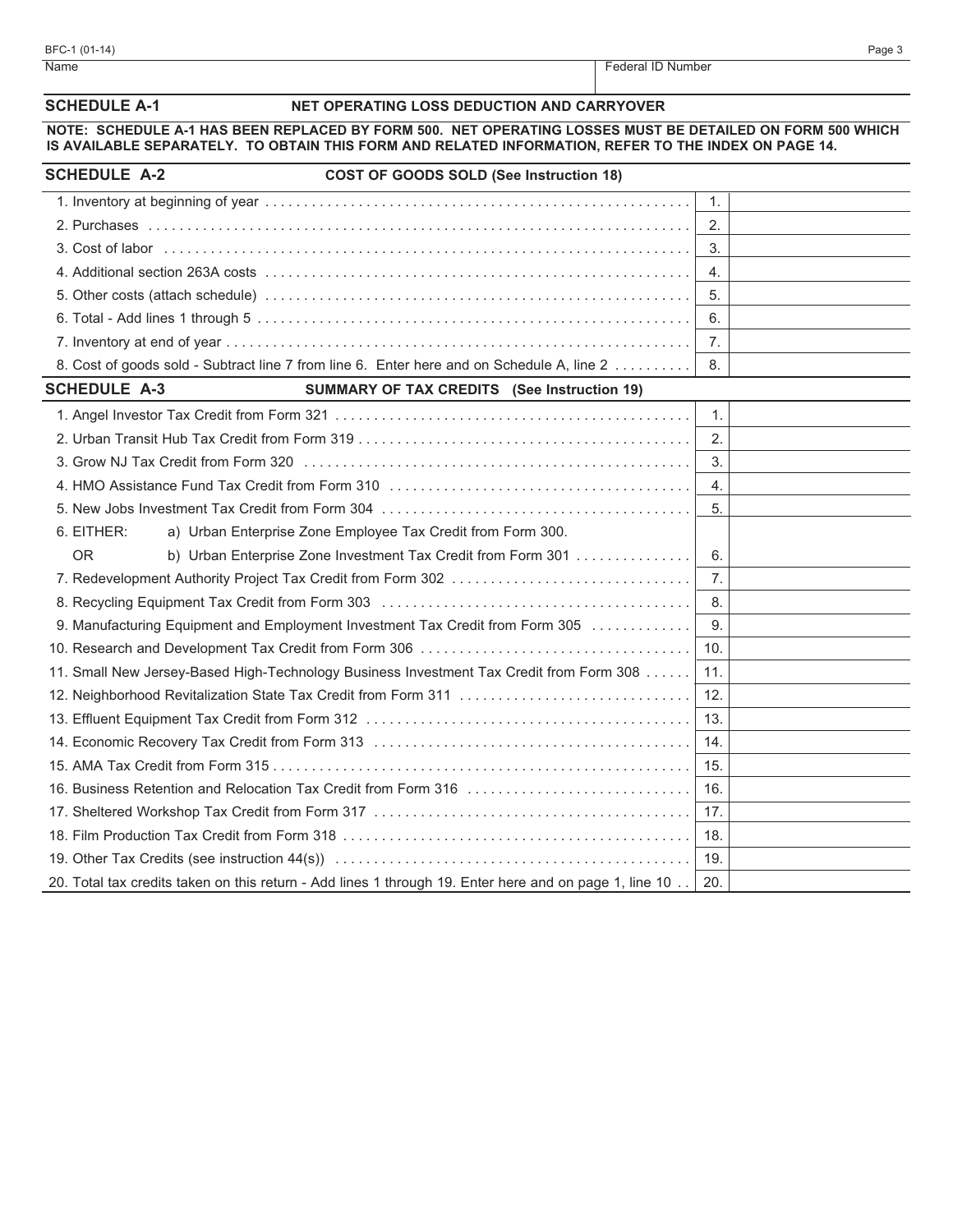# **SCHEDULE A-4 Periods Beginning Prior to January 1, 2014 SUMMARY SCHEDULE (See Instruction 20)**

| <b>Net Operating Loss Deduction and Carryover</b>              |                                                                      |  |
|----------------------------------------------------------------|----------------------------------------------------------------------|--|
| 1. Form 500, line 6 minus line $8 \ldots 1 \ldots 1 \ldots$ 1. |                                                                      |  |
| Interest and Intangible Costs and Expenses                     |                                                                      |  |
|                                                                | 8. Schedule J, Part III, line 3(c). 8.                               |  |
|                                                                | <b>Net Operational Income Information</b>                            |  |
| 3. Schedule G, Part II, line b 3.                              | 9. Schedule O, Part III, line 31 9.                                  |  |
| <b>Schedule J Information</b>                                  | <b>Dividend Exclusion Information</b>                                |  |
|                                                                |                                                                      |  |
|                                                                |                                                                      |  |
|                                                                |                                                                      |  |
|                                                                | <b>Schedule A-GR Information</b>                                     |  |
|                                                                | 12. Schedule A-GR, line $6 \ldots \ldots \ldots \ldots \ldots$   12. |  |
|                                                                |                                                                      |  |

# **SCHEDULE A-4 Periods Beginning On and After January 1, 2014 SUMMARY SCHEDULE (See Instruction 20)**

| Net Operating Loss Deduction and Carryover            |                                                                  |     |
|-------------------------------------------------------|------------------------------------------------------------------|-----|
| 1. Form 500, line 6 minus line $8, \ldots, \ldots, 1$ |                                                                  |     |
| Interest and Intangible Costs and Expenses            | <b>Net Operational Income Information</b>                        |     |
|                                                       | 7. Schedule O, Part III, line 31 7.                              |     |
|                                                       | <b>Dividend Exclusion Information</b>                            |     |
| 3. Schedule G, Part II, line $b$                      |                                                                  | -8. |
| <b>Schedule J Information</b>                         |                                                                  |     |
| 4. Schedule J, Part II, line $1(f)$                   | 9. Schedule R, line $6 \ldots \ldots \ldots \ldots \ldots$       | 9.  |
|                                                       | <b>Schedule A-GR Information</b>                                 |     |
|                                                       | 10. Schedule A-GR, line $6 \ldots \ldots \ldots \ldots \ldots$ . |     |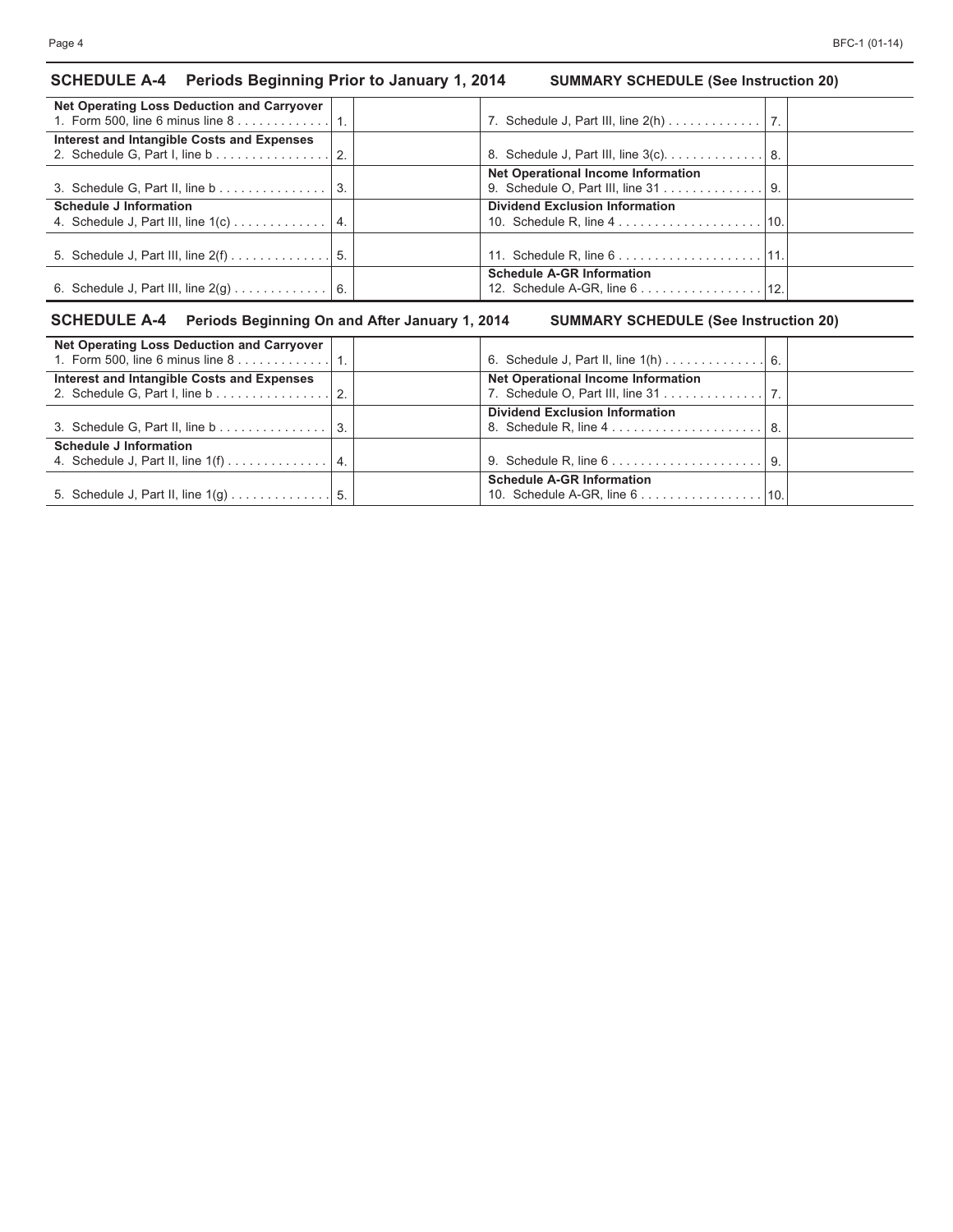| <b>SCHEDULE A-5</b> | FEDERAL IRC SECTION 199 ADJUSTMENT (See Instruction 21)                                   |    |  |
|---------------------|-------------------------------------------------------------------------------------------|----|--|
|                     | 1. Federal Section 199 Domestic Production expensed in arriving at federal taxable income |    |  |
|                     |                                                                                           | -2 |  |
|                     | 3. Net Section 199 adjustment - line 1 minus line 2. Include on Schedule A, line 33(b)    | 3  |  |

#### **SCHEDULE A-6 GROSS INCOME TEST FOR FINANCIAL BUSINESSES (See Instruction 22) Qualifying financial businesses must file this form along with their tax return Form BFC-1**

NAME AS SHOWN ON RETURN FEDERAL ID NUMBER

This form is used to determine whether a corporation qualifies as a Financial Business Corporation. For the purpose of making this computation, Column 1 shall be the sum of the amounts reported on line 1 and lines 4 through 10 of Schedule A on Form CBT-100 or BFC-1, adjusted for interest on Federal, State, Municipal and other obligations not included on line 5 of Schedule A and the dividend exclusion. Column 2 shall be the gross income included in Column 1 which was derived from the following financial activities:

- 1) Discounting and negotiating promissory notes, drafts, bills of exchange and other evidences of debt;
- 2) Buying and selling exchange;
- 3) Making of or dealing in secured or unsecured loans and discounts;
- 4) Dealing in securities or shares of corporate stock by purchasing and selling such securities and stock without recourse, solely upon the order and for the account of customers;
- 5) Investing and reinvesting in marketable obligations evidencing indebtedness of any person, copartnership, association or corporation in the form of bonds, notes or debentures commonly known as investment securities; or
- 6) Dealing in or underwriting obligations of the United States, any state or any political subdivision thereof or of a corporate instrumentality of any of them.
- 7) Certain leasing transactions which approximate secured loans by meeting each of the following requirements:
	- i. Lessor must look primarily to the creditworthiness of the lessee in order to recover its investment.
	- ii. Lessor may not rely on repetitious leasing of the same property.
	- iii. The lease must be a net lease.
	- iv. The lessor must recover its full investment plus its cost of financing through the rental payments, tax benefits, and the residual value of the property.

See N.J.A.C 18:7-1.16(b) for additional information regarding leasing transactions.

|                     | From Schedule A of the CBT-100 or BFC-1                                            | Column <sub>1</sub><br><b>Gross Income - Overall</b> | Column <sub>2</sub><br><b>Gross Income Financial</b><br><b>Activities</b> |
|---------------------|------------------------------------------------------------------------------------|------------------------------------------------------|---------------------------------------------------------------------------|
| Line 1              | Gross receipts                                                                     |                                                      |                                                                           |
| Line 4              | <b>Dividends</b>                                                                   |                                                      |                                                                           |
| Line 5              | Interest                                                                           |                                                      |                                                                           |
| Line 6              | Gross rents                                                                        |                                                      |                                                                           |
| Line 7              | Gross royalties                                                                    |                                                      |                                                                           |
| Line 8              | Capital gain net income                                                            |                                                      |                                                                           |
| Line 9              | Net gain or loss from Federal Form 4797                                            |                                                      |                                                                           |
| Line 10             | Other income                                                                       |                                                      |                                                                           |
| <b>TOTAL</b>        |                                                                                    |                                                      |                                                                           |
| Add:                | Interest on Federal, State, Municipal and other obligations not included in line 5 |                                                      |                                                                           |
| Subtotal            |                                                                                    |                                                      |                                                                           |
| Deduct:             | Dividend exclusion from Schedule R of CBT-100 or BFC-1                             |                                                      |                                                                           |
| <b>GROSS INCOME</b> |                                                                                    |                                                      |                                                                           |

**Divide the gross income from Column 2 by the gross income from Column 1 and enter the result \_\_\_\_\_\_\_\_\_\_\_\_\_\_\_\_\_\_\_\_\_\_\_\_%**

If the resulting percentage **is less than 75%**, the corporation **does not qualify** as a Financial Business and **must file** a Corporation Business Tax Return, **Form CBT-100.**

If the resulting percentage **is 75% or more**, the corporation qualifies as a Financial Business and **must file** a Corporation Business Tax Return for Banking and Financial Corporations, **Form BFC-1**, and complete Schedule L apportioning the financial business in New Jersey consistent with N.J.S.A. 54:10A-38 (section 38 of the Corporation Business Tax Act).

This schedule must be attached to the BFC-1 filed by the taxpayer.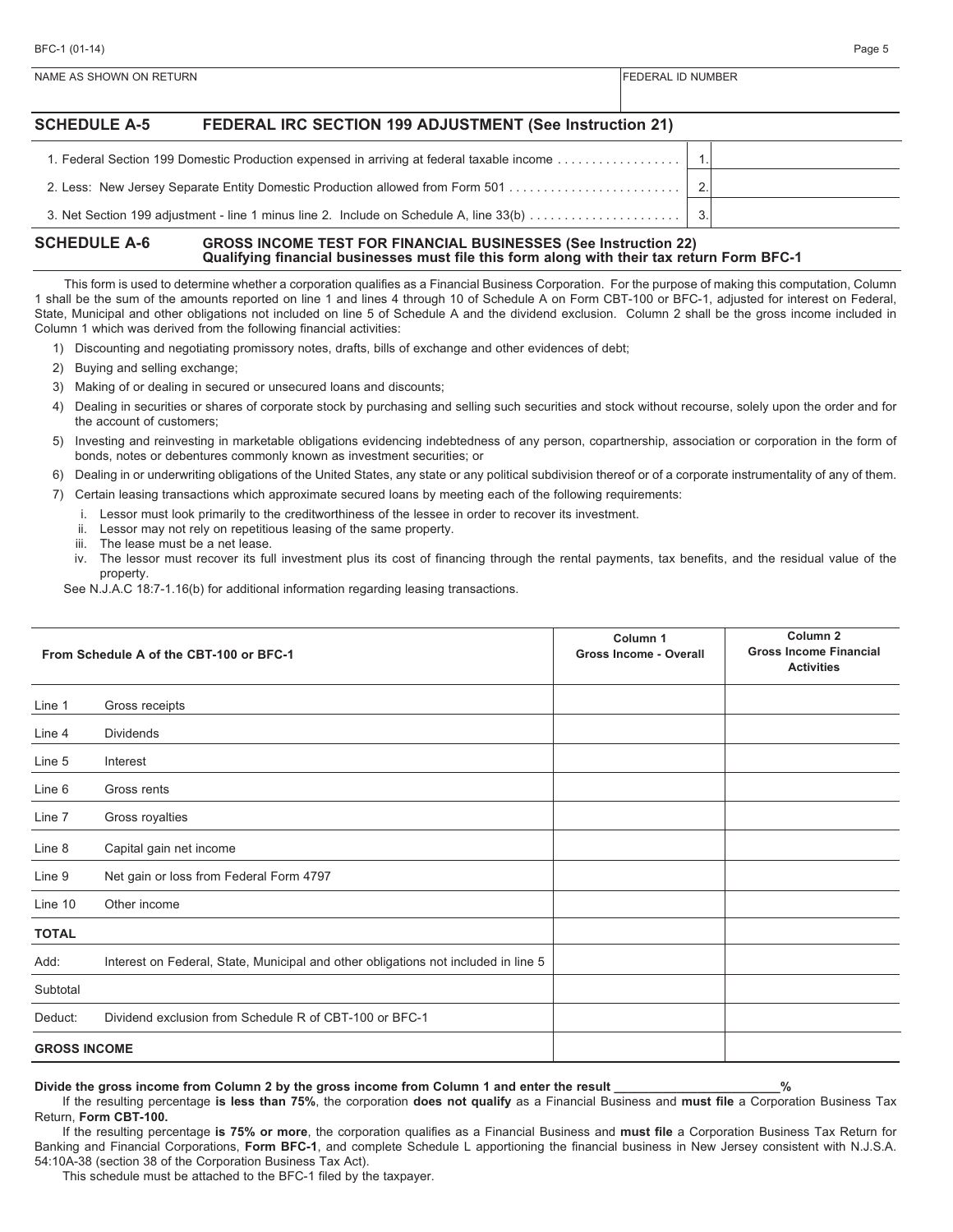| BFC-1 (01-14) |  |  |  |  |  |  |  |  |  |  |  |  |  |  |  |  |  |  |  |  |  |  |  |  |  |  |  |  |  |  |  |  |  |  |  |  |  |  |  |  |  |  |  |  |  |  |  |  |  |  |  |  |  |  |  |  |  |  |  |  |  |  |  |  |  |  |  |  |  |  |  |  |  |
|---------------|--|--|--|--|--|--|--|--|--|--|--|--|--|--|--|--|--|--|--|--|--|--|--|--|--|--|--|--|--|--|--|--|--|--|--|--|--|--|--|--|--|--|--|--|--|--|--|--|--|--|--|--|--|--|--|--|--|--|--|--|--|--|--|--|--|--|--|--|--|--|--|--|--|
|               |  |  |  |  |  |  |  |  |  |  |  |  |  |  |  |  |  |  |  |  |  |  |  |  |  |  |  |  |  |  |  |  |  |  |  |  |  |  |  |  |  |  |  |  |  |  |  |  |  |  |  |  |  |  |  |  |  |  |  |  |  |  |  |  |  |  |  |  |  |  |  |  |  |

|                 | NAME AS SHOWN ON RETURN     |                                                           |                                                                                                                              |                  |                  | FEDERAL ID NUMBER         |
|-----------------|-----------------------------|-----------------------------------------------------------|------------------------------------------------------------------------------------------------------------------------------|------------------|------------------|---------------------------|
|                 | <b>SCHEDULE A-GR</b>        |                                                           | <b>COMPUTATION OF NEW JERSEY GROSS RECEIPTS AND MINIMUM TAX (See Instruction 23)</b>                                         |                  |                  |                           |
|                 |                             |                                                           | 1. Enter sales of tangible personal property shipped to points within New Jersey                                             |                  | 1 <sub>1</sub>   |                           |
| 2.              |                             |                                                           |                                                                                                                              |                  | 2.               |                           |
| 3.              |                             |                                                           |                                                                                                                              |                  | 3.               |                           |
| 4.              |                             |                                                           | Enter royalties for the use in New Jersey of patents and copyrights                                                          |                  | 4.               |                           |
| 5.              |                             |                                                           |                                                                                                                              |                  | 5.               |                           |
| 6.              |                             |                                                           |                                                                                                                              |                  | 6.               |                           |
| $\mathcal{L}$ . |                             |                                                           |                                                                                                                              |                  | 7.               |                           |
|                 | <b>SCHEDULE AM</b>          |                                                           | ALTERNATIVE MINIMUM ASSESSMENT FOR C CORPORATIONS (See Instruction 24)                                                       |                  |                  |                           |
|                 | <b>PART I</b>               | <b>COMPUTATION OF NEW JERSEY GROSS RECEIPTS</b>           |                                                                                                                              |                  |                  |                           |
|                 |                             |                                                           | 1. Enter sales of tangible personal property shipped to points within New Jersey                                             |                  | $\mathbf 1$ .    |                           |
| 2.              |                             |                                                           |                                                                                                                              |                  | 2.               |                           |
| 3.              |                             |                                                           |                                                                                                                              |                  | 3.               |                           |
| 4.              |                             |                                                           | Enter royalties for the use in New Jersey of patents and copyrights                                                          |                  | $\overline{4}$ . |                           |
| 5.              |                             |                                                           | Enter all other business receipts earned in New Jersey                                                                       |                  | 5.               |                           |
| 6.              |                             |                                                           |                                                                                                                              |                  | 6.               |                           |
|                 | <b>PART II</b>              | <b>COMPUTATION OF NEW JERSEY GROSS PROFITS</b>            |                                                                                                                              |                  |                  |                           |
|                 |                             |                                                           |                                                                                                                              |                  | 1.               |                           |
| 2.              |                             |                                                           |                                                                                                                              |                  | 2.               |                           |
| 3.              |                             |                                                           | Enter the Allocation Factor or Receipts Factor from Schedule J (Non-allocators enter 100%)                                   |                  | 3.               |                           |
| 4.              |                             |                                                           |                                                                                                                              |                  | 4.               |                           |
| 5.              |                             |                                                           |                                                                                                                              |                  | 5.               |                           |
|                 | <b>PART III</b>             |                                                           | GROSS SALES AND COST OF GOODS SOLD FOR CURRENT AND PRIOR YEARS                                                               |                  |                  |                           |
|                 |                             |                                                           |                                                                                                                              |                  |                  | <b>Year 2013</b>          |
|                 |                             | <b>Year 2010</b>                                          | <b>Year 2011</b>                                                                                                             | <b>Year 2012</b> |                  | <b>From Part II Above</b> |
|                 | 1. NJ Gross<br>receipts     |                                                           |                                                                                                                              |                  |                  |                           |
|                 | 2. NJ Cost of<br>Goods Sold |                                                           |                                                                                                                              |                  |                  |                           |
|                 | <b>PART IV</b>              |                                                           | ALTERNATIVE MINIMUM ASSESSMENT BASED UPON GROSS PROFITS                                                                      |                  |                  |                           |
|                 |                             |                                                           | 1. New Jersey Gross Profits - enter amount from Part II, line 5; if less than \$1,000,000, enter                             |                  |                  |                           |
|                 |                             |                                                           |                                                                                                                              |                  | 1                |                           |
|                 |                             |                                                           | 2. If line 1 is greater than \$1,000,000, but not over \$10,000,000, complete line 3.                                        |                  |                  |                           |
|                 |                             | If line 1 is greater than \$10,000,000 then go to line 4. |                                                                                                                              |                  |                  |                           |
| 3.              | (a)                         |                                                           | Maximum exclusion amount $\dots\dots\dots\dots\dots\dots\dots\dots\dots\dots\dots\dots\dots\dots\dots\dots\dots\ldots$       |                  |                  | \$1,000,000               |
|                 | (b)                         |                                                           |                                                                                                                              |                  |                  |                           |
|                 | (C)                         |                                                           |                                                                                                                              |                  | 3(c)             |                           |
|                 | (d)                         |                                                           |                                                                                                                              |                  |                  |                           |
|                 |                             |                                                           | Multiply line 3(c) by 1.11111, the NJ AMA Exclusion Rate $\ldots \ldots \ldots \ldots \ldots \ldots \ldots \ldots \mid 3(d)$ |                  |                  |                           |
| 4.              | (a)                         |                                                           | If line 1 is greater than \$10,000,000, but not over \$15,000,000, multiply line 1 by .0035 $ 4(a)$                          |                  |                  |                           |
|                 | (b)                         |                                                           | If line 1 is greater than \$15,000,000, but not over \$25,000,000, multiply line 1 by .006                                   |                  | 4(b)             |                           |
|                 | (C)                         |                                                           | If line 1 is greater than \$25,000,000, but not over \$37,500,000, multiply line 1 by .007 $\dots$                           |                  | 4(c)             |                           |
|                 | (d)                         |                                                           |                                                                                                                              |                  | 4(d)             |                           |

5. AMA based on Gross Profits - amount from line 3(d) or 4(a), 4(b), 4(c), or 4(d) . . . . . . . . . . . . . 5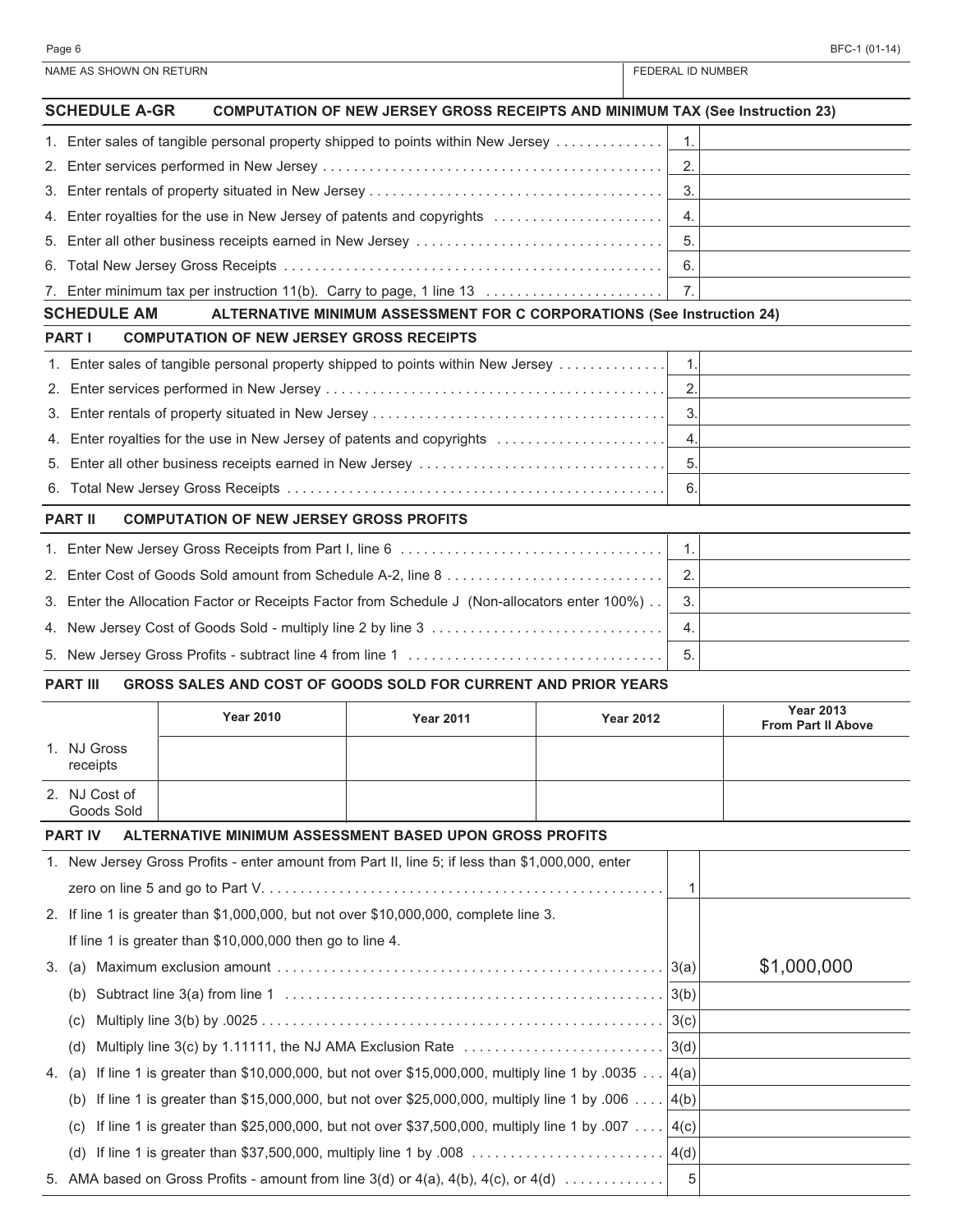| BFC-1 (01-14)                                                                                           |                   | Page 7      |
|---------------------------------------------------------------------------------------------------------|-------------------|-------------|
| NAME AS SHOWN ON RETURN                                                                                 | FEDERAL ID NUMBER |             |
| ALTERNATIVE MINIMUM ASSESSMENT BASED UPON GROSS RECEIPTS<br><b>PART V</b>                               |                   |             |
| 1. New Jersey Gross Receipts - enter amount from Part I, line 6; if less than \$2,000,000,              |                   |             |
|                                                                                                         | 1                 |             |
| 2. If line 1 is greater than \$2,000,000, but not over \$20,000,000, complete line 3.                   |                   |             |
| If line 1 is greater than \$20,000,000 then go to line 4.                                               |                   |             |
| 3.                                                                                                      | 3(a)              | \$2,000,000 |
|                                                                                                         | 3(b)              |             |
|                                                                                                         | 3(c)              |             |
| (d) Multiply line 3(c) by 1.11111, the NJ AMA Exclusion Rate                                            | 3(d)              |             |
| (a) If line 1 is greater than \$20,000,000, but not over \$30,000,000, multiply line 1 by .00175.<br>4. | 4(a)              |             |
| (b) If line 1 is greater than \$30,000,000, but not over \$50,000,000, multiply line 1 by .003          | 4(b)              |             |
| (c) If line 1 is greater than \$50,000,000, but not over \$75,000,000, multiply line 1 by .0035         | 4(c)              |             |
| (d) If line 1 is greater than \$75,000,000, multiply line 1 by .004                                     | 4(d)              |             |
| 5. AMA based on Gross Receipts - amount from line $3(d)$ or $4(a)$ , $4(b)$ , $4(c)$ , or $4(d)$        | 5                 |             |
| <b>PART VI</b><br><b>CORPORATION BUSINESS TAX/ALTERNATIVE MINIMUM ASSESSMENT</b>                        |                   |             |
| 1. Enter amount from Part V, line 5, Alternative Minimum Assessment (Gross Receipts)                    | $\mathbf{1}$      |             |
| 2. Enter amount from Part IV, line 5, Alternative Minimum Assessment (Gross Profits)                    | $\overline{2}$    |             |
|                                                                                                         | 3                 | \$5,000,000 |
| 1. Ear the first privilege period, the tevnouse hee the entire to select the computation of the         |                   |             |

| 4. For the first privilege period, the taxpayer has the option to select the computation of the<br>Alternative Minimum Assessment on line 1 or 2. However, once selected, the method must<br>be employed for that privilege period, and for the next succeeding four privilege periods. |  |
|-----------------------------------------------------------------------------------------------------------------------------------------------------------------------------------------------------------------------------------------------------------------------------------------|--|
|                                                                                                                                                                                                                                                                                         |  |
| 5. Amount of Tax - enter the lesser of line 3 or line 4. Enter this amount on line 12, page 1 of<br>the BFC-1. If taxpayer is part of an affiliated group claiming the AMA Threshold Limit,                                                                                             |  |

### **PART VII KEY CORPORATION ELECTION**

| 2. Enter the FID Number of the Key Corporation                                        |  |
|---------------------------------------------------------------------------------------|--|
|                                                                                       |  |
| 4. Enter the CBT liability from BFC-1, page 1, line 11, or the minimum tax, whichever |  |
| 5. Excess AMA over CBT - line 3 minus line 4 (If less than zero, enter zero)          |  |

 $\overline{a}$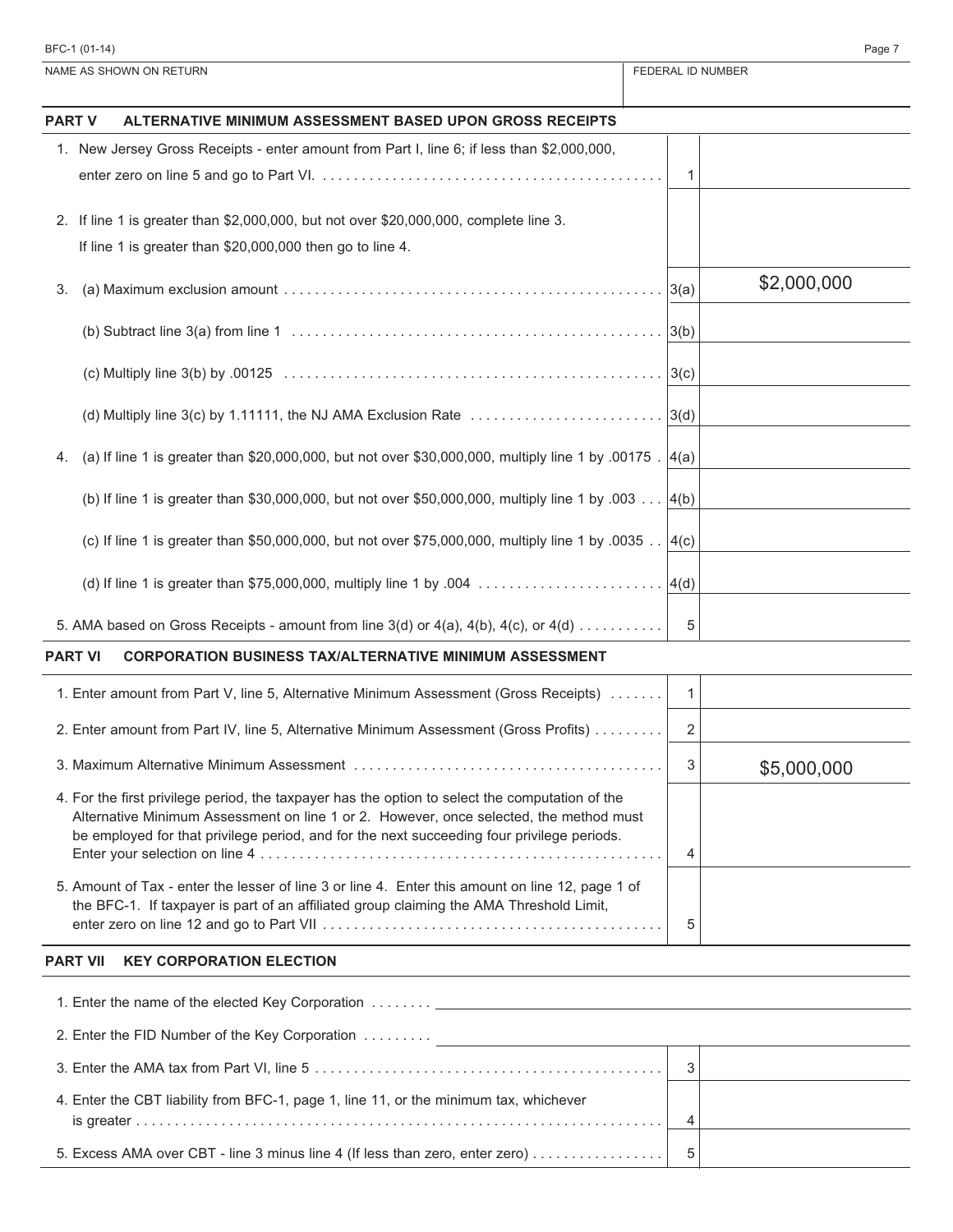| Page &                                                                                                          | $\sqrt{2}$ |
|-----------------------------------------------------------------------------------------------------------------|------------|
| ON RETURN                                                                                                       | `IMBE∟     |
| <b>NAME</b>                                                                                                     | NU         |
| SHOWN                                                                                                           | .          |
| the contract of the contract of the contract of the contract of the contract of the contract of the contract of |            |

### **SCHEDULE B BALANCE SHEET AS OF**

Figures appearing below must be the same as year-end figures shown on the taxpayer's books. If not, explain and reconcile on rider. Consolidated returns are not permitted. See instruction 25.

| <b>Assets</b>                                                                                       | <b>Beginning of the Tax Year</b> | <b>End of Tax Year</b> |
|-----------------------------------------------------------------------------------------------------|----------------------------------|------------------------|
| 1. Cash                                                                                             |                                  |                        |
| 2. Trade notes and accounts receivable                                                              |                                  |                        |
| (a) Reserve for bad debts                                                                           |                                  |                        |
| 3. Loans to stockholders / affiliates                                                               |                                  |                        |
| 4. Stock of subsidiaries                                                                            |                                  |                        |
| 5. Corporate stocks                                                                                 |                                  |                        |
| 6. Bonds, mortgages and notes                                                                       |                                  |                        |
| 7. New Jersey State and Local government obligations                                                |                                  |                        |
| 8. All other government obligations                                                                 |                                  |                        |
| 9. Patents and copyrights                                                                           |                                  |                        |
| 10. Deferred charges                                                                                |                                  |                        |
| 11. Goodwill                                                                                        |                                  |                        |
| 12. All other intangible personal property (itemize)                                                |                                  |                        |
| 13. Total intangible personal property (total lines 1 to 12)                                        |                                  |                        |
| 14. Land                                                                                            |                                  |                        |
| 15. Buildings and other improvements                                                                |                                  |                        |
| (a) Less accumulated depreciation                                                                   |                                  |                        |
| 16. Machinery and equipment                                                                         |                                  |                        |
| (a) Less accumulated depreciation                                                                   |                                  |                        |
| 17. Inventories                                                                                     |                                  |                        |
| 18. All other tangible personalty (net) (itemize on rider)                                          |                                  |                        |
| 19. Total real and tangible personal property (total lines 14 to 18)                                |                                  |                        |
| 20. Total assets (add lines 13 and 19)                                                              |                                  |                        |
| <b>Liabilities and Stockholder's Equity</b>                                                         |                                  |                        |
| 21. Accounts payable                                                                                |                                  |                        |
| 22. Mortgages, notes, bonds payable in less than 1 year (attach schedule)                           |                                  |                        |
| 23. Other current liabilities (attach schedule)                                                     |                                  |                        |
| 24. Loans from stockholders / affiliates                                                            |                                  |                        |
| 25. Mortgages, notes, bonds payable in 1 year or more (attach schedule)                             |                                  |                        |
| 26. Other liabilities (attach schedule)                                                             |                                  |                        |
| 27. Capital stock:<br>(a) Preferred stock                                                           |                                  |                        |
| (b) common stock                                                                                    |                                  |                        |
| 28. Paid-in or capital surplus                                                                      |                                  |                        |
| 29. Retained earnings - appropriated (attach schedule)                                              |                                  |                        |
| 30. Retained earnings - unappropriated                                                              |                                  |                        |
| 31. Adjustments to shareholders' equity (attach schedule)                                           |                                  |                        |
| 32. Less cost of treasury stock                                                                     |                                  |                        |
| 33. Total liabilities and stockholder's equity (total lines 21 to 32)                               |                                  |                        |
| <b>SCHEDULE C</b><br>RECONCILIATION OF INCOME PER BOOKS WITH INCOME PER RETURN (See Instruction 26) |                                  |                        |

| 1. Net income per books<br>2. Federal income tax<br>3. Excess of capital losses over capital gains<br>4. Income subject to tax not recorded on<br>books this year (itemize) | 7. Income recorded on books this year not<br>included in this return (itemize)<br>(a) Tax-exempt interest \$<br>(b)<br>the control of the control of the control of the control of the control of the control of<br>(c) |
|-----------------------------------------------------------------------------------------------------------------------------------------------------------------------------|-------------------------------------------------------------------------------------------------------------------------------------------------------------------------------------------------------------------------|
| 5. Expenses recorded on books this year not<br>deducted in this return (itemize)<br>(a) Depreciation \$<br>(b) Contributions Carryover \$                                   | 8. Deductions in this tax return not charged<br>against book income this year (itemize)<br>(a) Depreciation \$<br>(b) Contributions Carryover \$                                                                        |
| (c) Other (itemize) $\frac{6}{3}$                                                                                                                                           | 9. Total of lines 7 and 8                                                                                                                                                                                               |
| 6. Total of lines 1 through 5                                                                                                                                               | 10. Income (Item 28, Schedule A) - line 6 less 9                                                                                                                                                                        |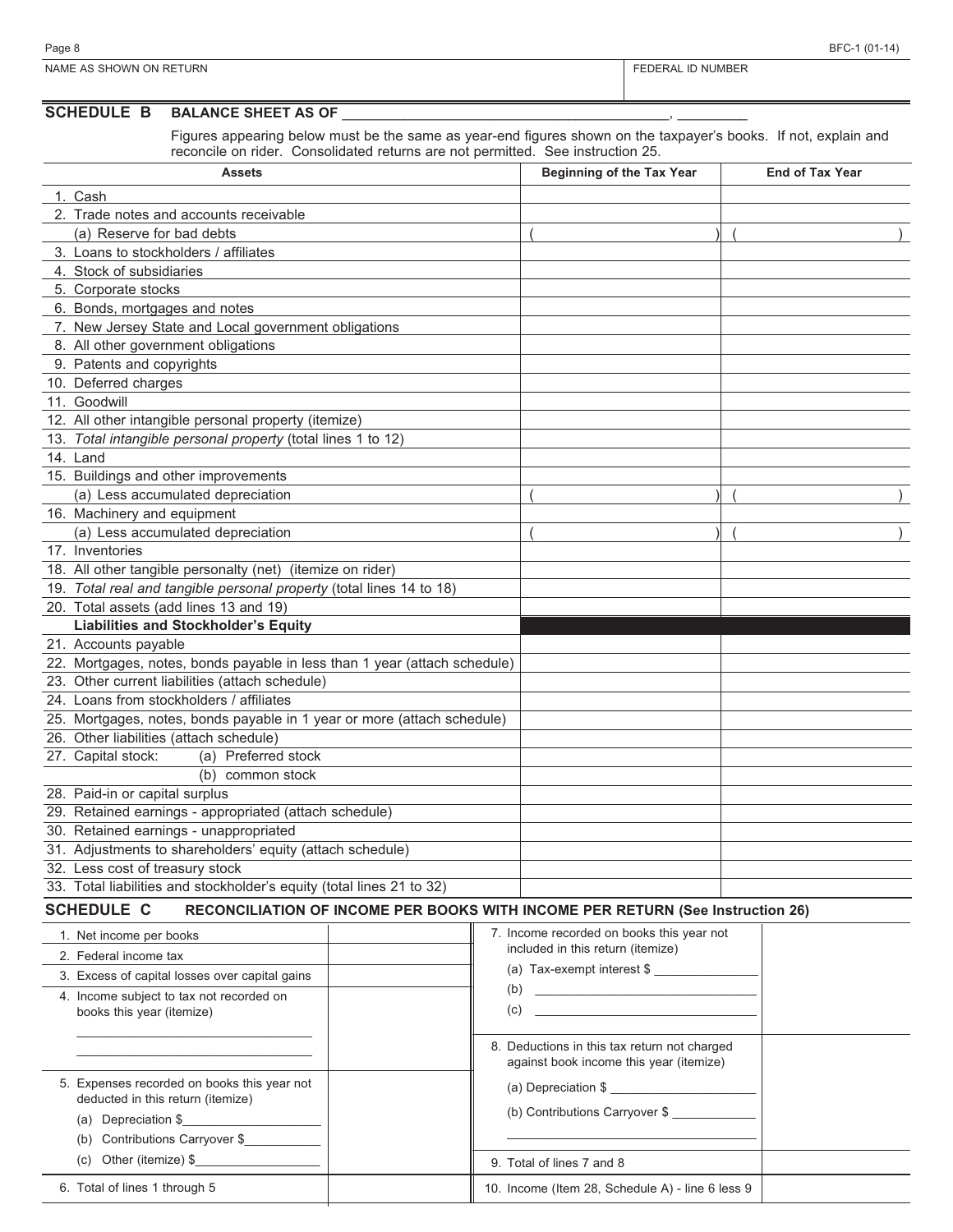| BFC-1 (01-14)                                                                                                                                                                                                                                                                                                                                                                                                                                                                                                                          |                                         |                                        | Page 9 |
|----------------------------------------------------------------------------------------------------------------------------------------------------------------------------------------------------------------------------------------------------------------------------------------------------------------------------------------------------------------------------------------------------------------------------------------------------------------------------------------------------------------------------------------|-----------------------------------------|----------------------------------------|--------|
| NAME AS SHOWN ON RETURN                                                                                                                                                                                                                                                                                                                                                                                                                                                                                                                |                                         | FEDERAL ID NUMBER                      |        |
| <b>SCHEDULE C-1</b><br>ANALYSIS OF UNAPPROPRIATED RETAINED EARNINGS PER BOOKS (See Instruction 26)                                                                                                                                                                                                                                                                                                                                                                                                                                     |                                         |                                        |        |
| 1. Balance at beginning of year                                                                                                                                                                                                                                                                                                                                                                                                                                                                                                        | 5. Distributions                        |                                        |        |
| 2. Net income per books                                                                                                                                                                                                                                                                                                                                                                                                                                                                                                                |                                         | (a) Cash \$                            |        |
| 3. Other increases (itemize)                                                                                                                                                                                                                                                                                                                                                                                                                                                                                                           |                                         | (b) Stock $\frac{1}{2}$                |        |
|                                                                                                                                                                                                                                                                                                                                                                                                                                                                                                                                        |                                         | $(c)$ Property \$                      |        |
|                                                                                                                                                                                                                                                                                                                                                                                                                                                                                                                                        | 6. Other decreases (itemize)            |                                        |        |
|                                                                                                                                                                                                                                                                                                                                                                                                                                                                                                                                        | 7. Total of lines 5 and 6               |                                        |        |
| 4. Total of lines 1, 2 and 3                                                                                                                                                                                                                                                                                                                                                                                                                                                                                                           |                                         | 8. Balance end of year (line 4 less 7) |        |
| ALL TAXPAYERS MUST ANSWER THE FOLLOWING QUESTIONS. RIDERS MUST BE PROVIDED WHERE NECESSARY.<br>1. Type of business_<br>Principal products handled                                                                                                                                                                                                                                                                                                                                                                                      |                                         |                                        |        |
| Internal Revenue Center where corresponding Federal tax return was filed                                                                                                                                                                                                                                                                                                                                                                                                                                                               |                                         |                                        |        |
| 2. FINAL DETERMINATION OF NET INCOME BY FEDERAL GOVERNMENT (See Instruction 15)<br>Has a change or correction in the amount of taxable income of the reporting corporation or for any other corporation purchased, merged or<br>consolidated with the reporting corporation, been finally determined by the Internal Revenue Service, and not previously reported to New Jersey?                                                                                                                                                       |                                         |                                        |        |
| 3. Did one or more other corporations own beneficially, or control, a majority of the stock of taxpayer corporation or did the same interests own<br>beneficially, or control, a majority of the stock of taxpayer corporation and of one or more other corporations?                                                                                                                                                                                                                                                                  |                                         |                                        |        |
| Name of Controlled Corporations                                                                                                                                                                                                                                                                                                                                                                                                                                                                                                        | Percent of Stock<br>Owned or Controlled | By Whom Controlled                     |        |
|                                                                                                                                                                                                                                                                                                                                                                                                                                                                                                                                        |                                         |                                        |        |
|                                                                                                                                                                                                                                                                                                                                                                                                                                                                                                                                        |                                         |                                        |        |
| 4. Is the capital stock of the taxpayer listed on any exchange? "Yes or No" _________. If yes, specify exchanges where listed and submit taxpayer's<br>Annual Report to stockholders for the period covered by this return.                                                                                                                                                                                                                                                                                                            |                                         |                                        |        |
| 5. Is this corporation a Professional Corporation (PC) formed pursuant to NJSA 14A:17-1 et.seq. or any similar law from a possession or territory of the<br>United States, a state, or political subdivision thereof? "Yes or No" ___________. If yes, go to the next question.                                                                                                                                                                                                                                                        |                                         |                                        |        |
| How many licensed professionals are owners, shareholders, and/or employees from this PC as of the first day of the privilege period?<br>Attach a rider providing the names, addresses, and FID or SS numbers of the licensed professionals in the PC. If the number of licensed professionals<br>is greater than 2, complete Schedule PC-Per Capita Licensed Professional Fee. See instruction 41 for examples of licensed professionals.                                                                                              |                                         |                                        |        |
| 6. This question must be answered by corporations with income from sources outside the United States.<br>(a) Is income from sources outside the United States included in entire net income at line 38 of Schedule A. "Yes or No"<br>(b) If the answer is "No", set forth such items of gross income, the source, the deductions and the amount of foreign taxes paid thereon. Enter at line<br>33(b), Schedule A, the difference between the net of such income and the amount of foreign taxes paid thereon not previously deducted. |                                         |                                        |        |
| 7. During the period covered by the return, did the taxpayer acquire or dispose of directly or indirectly a controlling interest in certain commercial<br>property? "Yes or No"                                                                                                                                                                                                                                                                                                                                                        |                                         |                                        |        |

| <b>SCHEDULE F</b>                   | <b>CORPORATE OFFICERS - GENERAL INFORMATION AND COMPENSATION (See Instruction 28)</b> |       |      |                        |        |                                 |                           |
|-------------------------------------|---------------------------------------------------------------------------------------|-------|------|------------------------|--------|---------------------------------|---------------------------|
| (1)                                 | (2)                                                                                   | (3)   |      | (4)<br>Dates Employed  | (5)    | Percent of Corporation          | (6)                       |
| Name and Current Address of Officer | Social Security Number                                                                | Title | From | in this position<br>To | Common | <b>Stock Owned</b><br>Preferred | Amount of<br>Compensation |
|                                     |                                                                                       |       |      |                        |        |                                 |                           |
|                                     |                                                                                       |       |      |                        |        |                                 |                           |
|                                     |                                                                                       |       |      |                        |        |                                 |                           |
|                                     |                                                                                       |       |      |                        |        |                                 |                           |
|                                     |                                                                                       |       |      |                        |        |                                 |                           |
|                                     |                                                                                       |       |      |                        |        |                                 |                           |
|                                     |                                                                                       |       |      |                        |        |                                 |                           |
| (a)                                 |                                                                                       |       |      |                        |        |                                 |                           |
| (b)                                 |                                                                                       |       |      |                        |        |                                 |                           |
| (c)                                 |                                                                                       |       |      |                        |        |                                 |                           |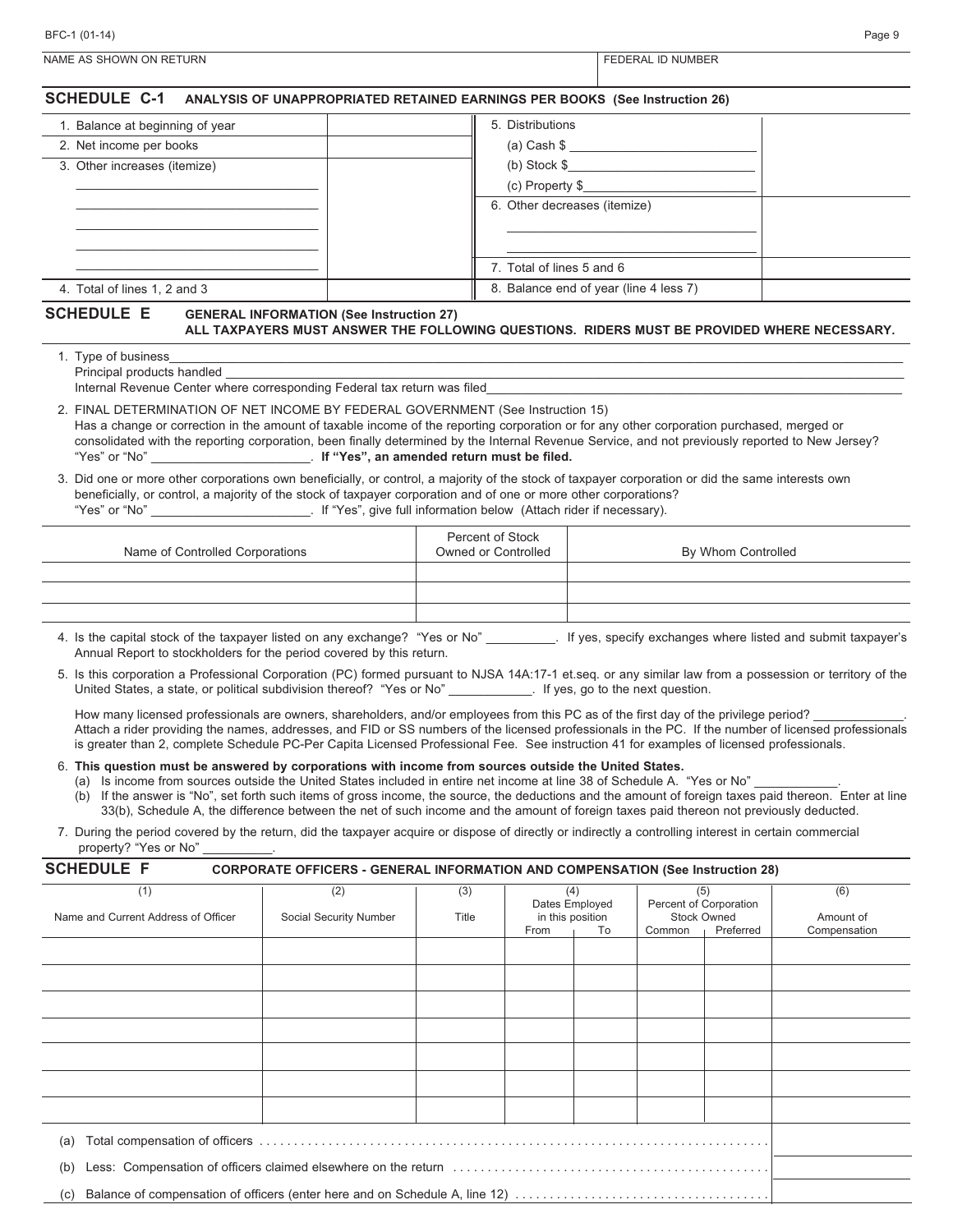|  | BFC-1 (01-14) |
|--|---------------|
|--|---------------|

| Page 10                 | ¬−.<br>(01)<br>╮┍<br>- - |
|-------------------------|--------------------------|
| NAME AS SHOWN ON RETURN | D NUMBEF<br><b>JERAI</b> |

### **SCHEDULE G - PART I INTEREST (See Instruction 29)**

1. Was interest paid, accrued or incurred to a related member(s), deducted from entire net income?

"Yes" or "No" \_\_\_\_\_\_\_\_\_\_\_\_\_\_\_\_\_\_\_\_\_\_\_. If "Yes", fill out the following schedule.

| Name of Related Member                                                                                                                                                                                                                | Federal ID Number | Relationship to Taxpayer | <b>Amount Deducted</b> |
|---------------------------------------------------------------------------------------------------------------------------------------------------------------------------------------------------------------------------------------|-------------------|--------------------------|------------------------|
|                                                                                                                                                                                                                                       |                   |                          |                        |
|                                                                                                                                                                                                                                       |                   |                          |                        |
|                                                                                                                                                                                                                                       |                   |                          |                        |
|                                                                                                                                                                                                                                       |                   |                          |                        |
| Total amount of interest deducted entertainment contains and container and amount of interest deducted entertainment and amount of interest deducted entertainment and an interest of the state of the state of the state of t<br>(a) |                   |                          |                        |
| (b)                                                                                                                                                                                                                                   |                   |                          |                        |
| (c)                                                                                                                                                                                                                                   |                   |                          |                        |

#### **SCHEDULE G - PART II INTEREST EXPENSES AND COSTS AND INTANGIBLE EXPENSES AND COSTS (See Instruction 29)**

1. Were intangible expenses and costs including intangible interest expenses and costs, paid, accrued or incurred to related members, deducted from entire net income? "Yes" or "No" entire net income? "Yes" or "No" entire net income? If "Yes", fill out the following schedule.

| Name of Related Member                                                                     | Federal ID Number | Relationship to Taxpayer | Type of Intangible<br><b>Expense Deducted</b> | <b>Amount Deducted</b> |
|--------------------------------------------------------------------------------------------|-------------------|--------------------------|-----------------------------------------------|------------------------|
|                                                                                            |                   |                          |                                               |                        |
|                                                                                            |                   |                          |                                               |                        |
|                                                                                            |                   |                          |                                               |                        |
|                                                                                            |                   |                          |                                               |                        |
| (a)                                                                                        |                   |                          |                                               |                        |
| (b)                                                                                        |                   |                          |                                               |                        |
| Balance of intangible expenses and costs deducted (carry to Schedule A, line 33(d))<br>(c) |                   |                          |                                               |                        |

**SCHEDULE H TAXES (See Instructions 16(f) and 30)**

Include all taxes paid or accrued during the accounting period wherever deducted on Schedule A.

|                                                         | (a)                                         | (b)                                         | (c)               | (d)                           | (e)                                     | (f)   |
|---------------------------------------------------------|---------------------------------------------|---------------------------------------------|-------------------|-------------------------------|-----------------------------------------|-------|
|                                                         | Corporation<br>Franchise/Business<br>Taxes* | Corporation<br>Business/Occupancy<br>Taxes* | Property<br>Taxes | U.C.C. or<br>Payroll<br>Taxes | <b>Other Taxes</b><br>(attach schedule) | Total |
| 1. New Jersey Taxes                                     |                                             |                                             |                   |                               |                                         |       |
| 2. Other States & U.S. Possessions                      |                                             |                                             |                   |                               |                                         |       |
| 3. City and Local Taxes                                 |                                             |                                             |                   |                               |                                         |       |
| 4. Taxes Paid to Foreign Countries                      |                                             |                                             |                   |                               |                                         |       |
| 5. Total                                                |                                             |                                             |                   |                               |                                         |       |
| 6. Combine lines 5(a) and 5(b)                          |                                             |                                             |                   |                               |                                         |       |
| 7. Sales & Use Taxes Paid by a<br><b>Utility Vendor</b> |                                             |                                             |                   |                               |                                         |       |
| 8. Add lines 6 and 7 - Carry to<br>Schedule A, line 31. |                                             |                                             |                   |                               |                                         |       |
| 9. Federal Taxes                                        |                                             |                                             |                   |                               |                                         |       |
| 10. Total (Combine line 5 and line 9)                   |                                             |                                             |                   |                               |                                         |       |

\*Include on line 4 taxes paid or accrued to any foreign country, state, province, territory, or subdivision thereof.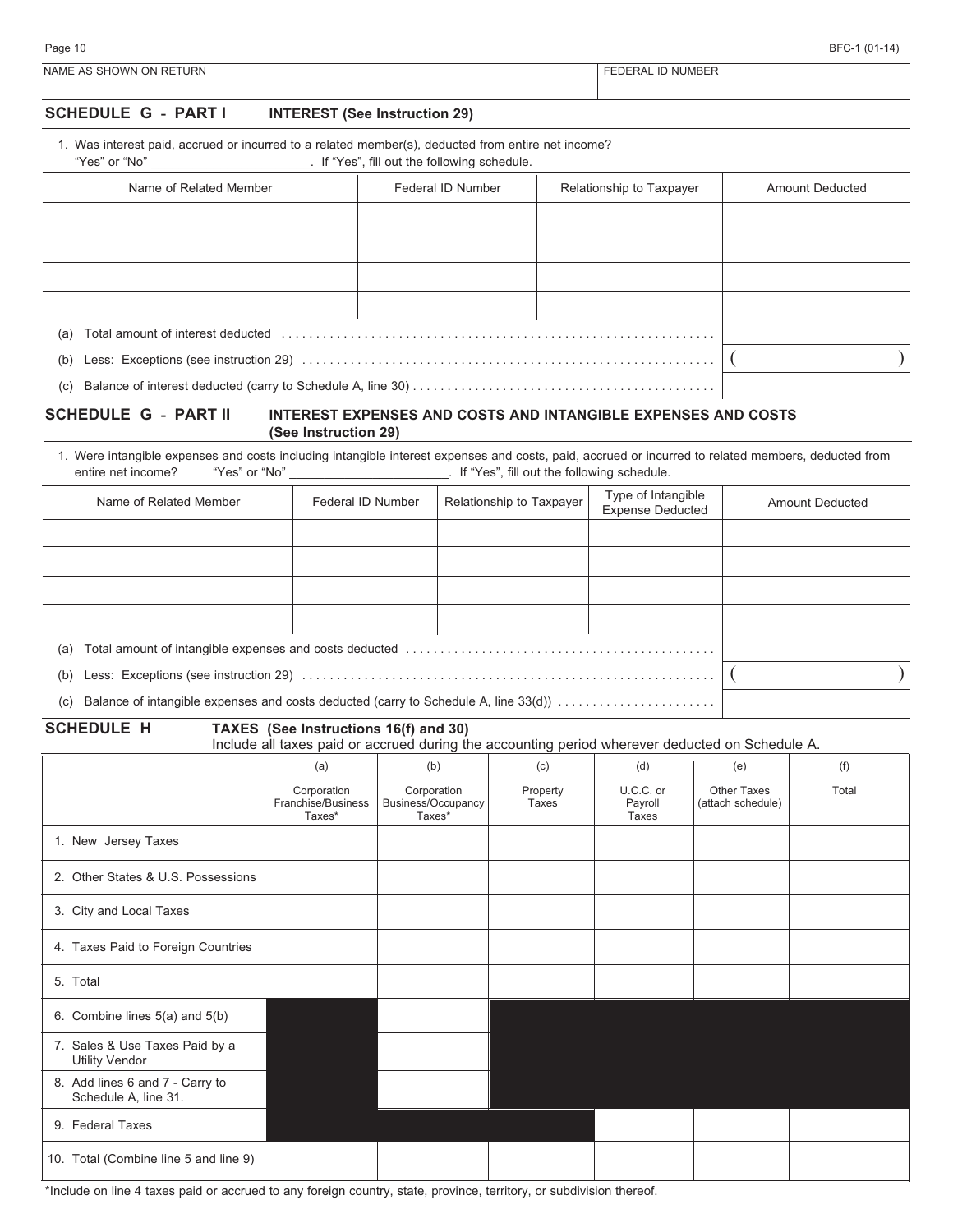| NAME AS SHOWN ON RETURN                                                                                                                                                                                                                                                                                                                                                                                                                                                                                                                                                                                                                                                                                                                                                                                                                                                                                |                                        |              |                       |  | FEDERAL ID NUMBER |           |                   |                 |                                          |  |  |
|--------------------------------------------------------------------------------------------------------------------------------------------------------------------------------------------------------------------------------------------------------------------------------------------------------------------------------------------------------------------------------------------------------------------------------------------------------------------------------------------------------------------------------------------------------------------------------------------------------------------------------------------------------------------------------------------------------------------------------------------------------------------------------------------------------------------------------------------------------------------------------------------------------|----------------------------------------|--------------|-----------------------|--|-------------------|-----------|-------------------|-----------------|------------------------------------------|--|--|
| <b>SCHEDULE J</b><br>FOR PERIODS BEGINNING ON OR AFTER JANUARY 1, 2012, AND BEFORE JANUARY 1, 2013.<br>ALL TAXPAYERS REGARDLESS OF THE AMOUNT OF ENTIRE NET INCOME REPORTED ON SCHEDULE A. LINE 39. OF THE<br>Parts I, II,<br>BFC-1 SHOULD COMPLETE SCHEDULE J. THIS SCHEDULE SHOULD BE OMITTED IF THE TAXPAYER DOES NOT HAVE ANY<br>and III                                                                                                                                                                                                                                                                                                                                                                                                                                                                                                                                                           |                                        |              |                       |  |                   |           |                   |                 |                                          |  |  |
| PROPERTY, RECEIPTS OR PAYROLL OUTSIDE NEW JERSEY AND THE ALLOCATION FACTOR WILL BE 100% (1.000000).                                                                                                                                                                                                                                                                                                                                                                                                                                                                                                                                                                                                                                                                                                                                                                                                    |                                        |              |                       |  |                   |           |                   |                 |                                          |  |  |
| <b>PART I</b><br>ALL ALLOCATING COMPANIES MUST ANSWER THE FOLLOWING QUESTIONS (See Instruction 33)                                                                                                                                                                                                                                                                                                                                                                                                                                                                                                                                                                                                                                                                                                                                                                                                     |                                        |              |                       |  |                   |           |                   |                 |                                          |  |  |
| (a) State the number of regular corporate places of business maintained outside this State (See instruction 33(b))<br>(b) List the address of at least one such regular place of business                                                                                                                                                                                                                                                                                                                                                                                                                                                                                                                                                                                                                                                                                                              |                                        |              |                       |  |                   |           |                   |                 |                                          |  |  |
| (c) List the States in which the taxpayer maintained a permanent and continuous place of business, indicating type of establishment, such as warehouse,                                                                                                                                                                                                                                                                                                                                                                                                                                                                                                                                                                                                                                                                                                                                                |                                        |              |                       |  |                   |           |                   |                 |                                          |  |  |
| factory, store, office, etc.                                                                                                                                                                                                                                                                                                                                                                                                                                                                                                                                                                                                                                                                                                                                                                                                                                                                           |                                        |              |                       |  |                   |           |                   |                 |                                          |  |  |
| (d) Give the address of every factory, warehouse, store, or other place of business in New Jersey, indicating type of establishment                                                                                                                                                                                                                                                                                                                                                                                                                                                                                                                                                                                                                                                                                                                                                                    |                                        |              |                       |  |                   |           |                   |                 |                                          |  |  |
| (e) Number of people employed (average) in New Jersey _                                                                                                                                                                                                                                                                                                                                                                                                                                                                                                                                                                                                                                                                                                                                                                                                                                                |                                        |              |                       |  |                   |           |                   |                 |                                          |  |  |
| (f) Explain in detail internal controls used in distribution of receipts in and out of New Jersey, as shown in Part III, line 2                                                                                                                                                                                                                                                                                                                                                                                                                                                                                                                                                                                                                                                                                                                                                                        |                                        |              |                       |  |                   |           |                   |                 |                                          |  |  |
|                                                                                                                                                                                                                                                                                                                                                                                                                                                                                                                                                                                                                                                                                                                                                                                                                                                                                                        |                                        |              |                       |  |                   |           |                   |                 |                                          |  |  |
| (g) State the location of the actual seat of management or control of the corporation                                                                                                                                                                                                                                                                                                                                                                                                                                                                                                                                                                                                                                                                                                                                                                                                                  |                                        |              |                       |  |                   |           |                   |                 |                                          |  |  |
| <b>PART II</b><br><b>AVERAGE VALUES (See Instruction 34(A))</b><br>(a) This schedule showing average values of real and tangible personal property must be completed by every taxpayer entitled to and electing to allocate.<br>(b) The average values of real and tangible personal property owned are to be computed on the basis of the average book values thereof and not on original<br>cost. Rented or leased property is valued at 8 times the annual rent, including any amounts paid or accrued in addition to or in lieu of rent during the<br>period covered by the return. All other property which is used by the taxpayer but is neither owned, rented or leased, should be valued at book value,<br>however, if no such book value exists, the market value of the property should be used.<br>(c) The frequency upon which the amounts in Columns A and B below have been averaged is |                                        |              |                       |  |                   |           |                   |                 | (See instruction $34(A)$ ).              |  |  |
|                                                                                                                                                                                                                                                                                                                                                                                                                                                                                                                                                                                                                                                                                                                                                                                                                                                                                                        | AVERAGE VALUES (See instruction 34(A)) |              |                       |  |                   |           |                   |                 |                                          |  |  |
| <b>ASSETS</b>                                                                                                                                                                                                                                                                                                                                                                                                                                                                                                                                                                                                                                                                                                                                                                                                                                                                                          | Column A - New Jersey                  | (Omit Cents) | Column B - Everywhere |  |                   |           |                   |                 | <b>DIVISION USE ONLY</b>                 |  |  |
| 1. Land                                                                                                                                                                                                                                                                                                                                                                                                                                                                                                                                                                                                                                                                                                                                                                                                                                                                                                |                                        |              |                       |  |                   |           |                   |                 |                                          |  |  |
| 2. Buildings and other Improvements                                                                                                                                                                                                                                                                                                                                                                                                                                                                                                                                                                                                                                                                                                                                                                                                                                                                    |                                        |              |                       |  |                   |           |                   |                 |                                          |  |  |
| 3. Machinery and Equipment                                                                                                                                                                                                                                                                                                                                                                                                                                                                                                                                                                                                                                                                                                                                                                                                                                                                             |                                        |              |                       |  |                   |           |                   |                 |                                          |  |  |
| 4. Inventories<br>5. All other Tangible Personalty Owned                                                                                                                                                                                                                                                                                                                                                                                                                                                                                                                                                                                                                                                                                                                                                                                                                                               |                                        |              |                       |  |                   |           |                   |                 |                                          |  |  |
| (Itemize on Rider)                                                                                                                                                                                                                                                                                                                                                                                                                                                                                                                                                                                                                                                                                                                                                                                                                                                                                     |                                        |              |                       |  |                   |           |                   |                 |                                          |  |  |
| 6. Property rented or leased<br>(8 x Annual Rent)                                                                                                                                                                                                                                                                                                                                                                                                                                                                                                                                                                                                                                                                                                                                                                                                                                                      |                                        |              |                       |  |                   |           |                   |                 |                                          |  |  |
| 7. All other Property Used                                                                                                                                                                                                                                                                                                                                                                                                                                                                                                                                                                                                                                                                                                                                                                                                                                                                             |                                        |              |                       |  |                   |           |                   |                 |                                          |  |  |
| 8. Total Real and Tangible Personal Property                                                                                                                                                                                                                                                                                                                                                                                                                                                                                                                                                                                                                                                                                                                                                                                                                                                           |                                        |              |                       |  |                   |           |                   |                 |                                          |  |  |
| <b>PART III</b><br><b>COMPUTATION OF ALLOCATION FACTOR (See Instruction 35)</b>                                                                                                                                                                                                                                                                                                                                                                                                                                                                                                                                                                                                                                                                                                                                                                                                                        |                                        |              |                       |  |                   |           |                   |                 |                                          |  |  |
| 1. Average value of the taxpayer's real and tangible personal property:                                                                                                                                                                                                                                                                                                                                                                                                                                                                                                                                                                                                                                                                                                                                                                                                                                |                                        |              | COLUMN A (omit cents) |  |                   |           |                   | <b>COLUMN B</b> |                                          |  |  |
| (a) In New Jersey (Part II, Column A, line 8)                                                                                                                                                                                                                                                                                                                                                                                                                                                                                                                                                                                                                                                                                                                                                                                                                                                          |                                        | 1(a)         |                       |  |                   |           |                   |                 |                                          |  |  |
| Everywhere (Part II, Column B, line 8)<br>(b)                                                                                                                                                                                                                                                                                                                                                                                                                                                                                                                                                                                                                                                                                                                                                                                                                                                          |                                        | 1(b)         |                       |  |                   |           |                   |                 |                                          |  |  |
| Percentage in New Jersey (line 1(a) divided by line 1(b)).<br>(c)                                                                                                                                                                                                                                                                                                                                                                                                                                                                                                                                                                                                                                                                                                                                                                                                                                      |                                        | 1(c)         |                       |  |                   |           |                   |                 |                                          |  |  |
| Weighted property factor (Multiply Line 1(c) by 1.5). Enter in Column B.<br>(d)                                                                                                                                                                                                                                                                                                                                                                                                                                                                                                                                                                                                                                                                                                                                                                                                                        |                                        | 1(d)         |                       |  | 1(d)              |           |                   |                 |                                          |  |  |
| 2. Receipts:<br>(a) From sales of tangible personal property shipped to points within New Jersey.                                                                                                                                                                                                                                                                                                                                                                                                                                                                                                                                                                                                                                                                                                                                                                                                      |                                        | 2(a)         |                       |  |                   |           |                   |                 | Complete by carrying the fraction to six |  |  |
| From services performed in New Jersey<br>(b)                                                                                                                                                                                                                                                                                                                                                                                                                                                                                                                                                                                                                                                                                                                                                                                                                                                           |                                        | 2(b)         |                       |  |                   |           | percent. Example: |                 | (6) decimal places. Do not express as a  |  |  |
| From rentals of property situated in New Jersey<br>(c)                                                                                                                                                                                                                                                                                                                                                                                                                                                                                                                                                                                                                                                                                                                                                                                                                                                 |                                        | 2(c)         |                       |  |                   | 123,456   |                   |                 | 1 2 3 4 5 6                              |  |  |
| From royalties for the use in New Jersey of patents and copyrights<br>(d)                                                                                                                                                                                                                                                                                                                                                                                                                                                                                                                                                                                                                                                                                                                                                                                                                              |                                        | 2(d)         |                       |  |                   | 1,000,000 |                   |                 |                                          |  |  |
| All other business receipts earned in New Jersey. (See instruction 35(c))<br>(e)                                                                                                                                                                                                                                                                                                                                                                                                                                                                                                                                                                                                                                                                                                                                                                                                                       |                                        | 2(e)         |                       |  |                   |           |                   |                 |                                          |  |  |
| Total New Jersey receipts (Total of lines 2(a) to 2(e), inclusive, in Column A)<br>(f)                                                                                                                                                                                                                                                                                                                                                                                                                                                                                                                                                                                                                                                                                                                                                                                                                 |                                        | 2(f)         |                       |  |                   |           |                   |                 |                                          |  |  |
| Total receipts from all sales, services, rentals, royalties and other business<br>(g)<br>transactions everywhere.                                                                                                                                                                                                                                                                                                                                                                                                                                                                                                                                                                                                                                                                                                                                                                                      |                                        | 2(g)         |                       |  |                   |           |                   |                 |                                          |  |  |
| Percentage in New Jersey (line 2(f) divided by line 2(g)<br>(h)                                                                                                                                                                                                                                                                                                                                                                                                                                                                                                                                                                                                                                                                                                                                                                                                                                        |                                        | 2(h)         |                       |  |                   |           |                   |                 |                                          |  |  |
| (i)<br>Weighted receipts factor (Multiply line 2(h) by 7). Enter in Column B.                                                                                                                                                                                                                                                                                                                                                                                                                                                                                                                                                                                                                                                                                                                                                                                                                          |                                        |              |                       |  | 2(i)              |           |                   |                 |                                          |  |  |
| Wages, salaries and other personal service compensation (See instruction 35(e))<br>3.<br>(a) In New Jersey                                                                                                                                                                                                                                                                                                                                                                                                                                                                                                                                                                                                                                                                                                                                                                                             |                                        | 3(a)         |                       |  |                   |           |                   |                 |                                          |  |  |
| (b) Everywhere                                                                                                                                                                                                                                                                                                                                                                                                                                                                                                                                                                                                                                                                                                                                                                                                                                                                                         |                                        | 3(b)         |                       |  |                   |           |                   |                 |                                          |  |  |
| Percentage of New Jersey (line 3(a) divided by line 3(b)).<br>(c)                                                                                                                                                                                                                                                                                                                                                                                                                                                                                                                                                                                                                                                                                                                                                                                                                                      |                                        | 3(c)         |                       |  |                   |           |                   |                 |                                          |  |  |
| Weighted payroll factor (Multiply Line 3(c) by 1.5). Enter in Column B.<br>(d)                                                                                                                                                                                                                                                                                                                                                                                                                                                                                                                                                                                                                                                                                                                                                                                                                         |                                        |              |                       |  | 3(d)              |           |                   |                 |                                          |  |  |
| Sum of New Jersey percentages shown at lines 1(d), 2(i), and 3(d)<br>4.<br>Enter in Column B.                                                                                                                                                                                                                                                                                                                                                                                                                                                                                                                                                                                                                                                                                                                                                                                                          |                                        |              |                       |  | 4                 |           |                   |                 |                                          |  |  |
| Allocation Factor (line 4 divided by ten)<br>5.<br>See instruction 35(f). Enter in Column B and carry to Line 2, page 1, of the BFC-1.                                                                                                                                                                                                                                                                                                                                                                                                                                                                                                                                                                                                                                                                                                                                                                 |                                        |              |                       |  | 5                 |           |                   |                 |                                          |  |  |

BFC-1 (01-14) Page 11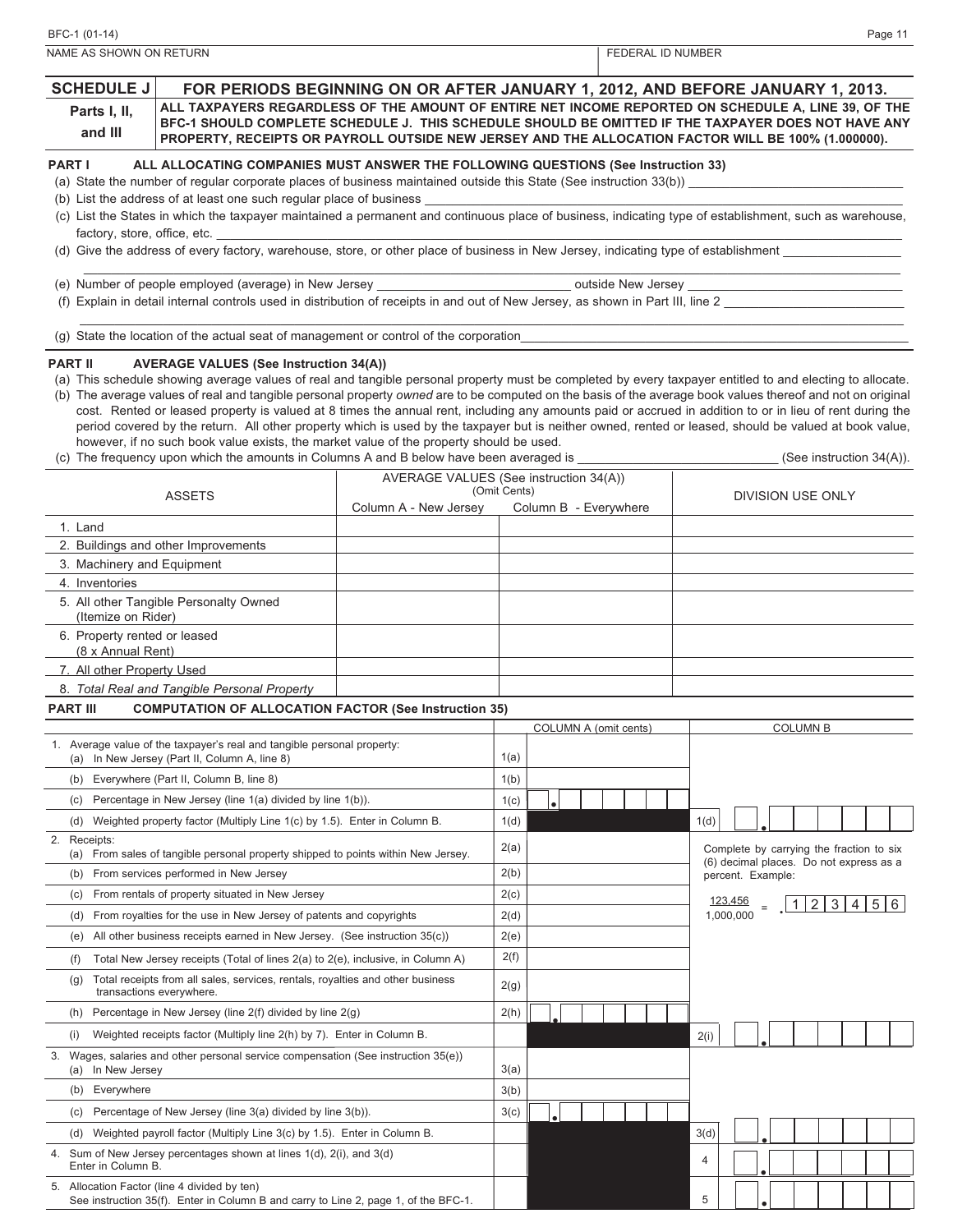COLUMN A (omit cents) COLUMN B 1. Average value of the taxpayer's real and tangible personal property: (a) In New Jersey (Part II, Column A, line 8)  $(1(a)$ (b) Everywhere (Part II, Column B, line 8)  $(1(b)$ (c) Percentage in New Jersey (line  $1(a)$  divided by line  $1(b)$ ).  $\vert 1(c)$ 1(d) 2. Receipts: (a) From sales of tangible personal property shipped to points within New Jersey.  $\begin{vmatrix} 2(a) \\ 2(a) \end{vmatrix}$ (b) From services performed in New Jersey 2(b) (c) From rentals of property situated in New Jersey  $2(c)$ (d) From royalties for the use in New Jersey of patents and copyrights  $|2(d)$ (e) All other business receipts earned in New Jersey. (See instruction  $35(c)$ )  $|2(e)$ (f) Total New Jersey receipts (Total of lines 2(a) to 2(e), inclusive, in Column A) 2(f) (g) Total receipts from all sales, services, rentals, royalties and other business transactions everywhere. 2(g) (h) Percentage in New Jersey (line  $2(f)$  divided by line  $2(g)$  2(h) (i) Weighted receipts factor (Multiply line 2(h) by 9). Enter in Column B. 2(i) 3. Wages, salaries and other personal service compensation (See instruction 35(e)) (a) In New Jersey  $3(a)$ (b) Everywhere  $3(b)$ (c) Percentage of New Jersey (line  $3(a)$  divided by line  $3(b)$ ).  $\begin{array}{|l}3(c)$ Complete by carrying the fraction to six (6) decimal places. Do not express as a percent. Example:  $|1|2|3|4|5|6$ 123,456 1,000,000 **. . .** (d) Weighted property factor (Multiply Line  $1(c)$  by 0.5).  $\vert$  1(d) (d) Weighted payroll factor (Multiply Line 3(c) by 0.5).  $\qquad \qquad$  3(d) **. . .** AVERAGE VALUES (See instruction 34(A)) (Omit Cents) Column A - New Jersey Column B - Everywhere 1. Land 2. Buildings and other Improvements 3. Machinery and Equipment 4. Inventories 5. All other Tangible Personalty Owned (Itemize on Rider) 6. Property rented or leased (8 x Annual Rent) 7. All other Property Used 8. *Total Real and Tangible Personal Property* ASSETS **ASSETS Example 2** (Omit Cents) **CONSIDENTS DIVISION USE ONLY ALL TAXPAYERS REGARDLESS OF THE AMOUNT OF ENTIRE NET INCOME REPORTED ON SCHEDULE A, LINE 39, OF THE BFC-1 SHOULD COMPLETE SCHEDULE J. THIS SCHEDULE SHOULD BE OMITTED IF THE TAXPAYER DOES NOT HAVE ANY PROPERTY, RECEIPTS OR PAYROLL OUTSIDE NEW JERSEY AND THE ALLOCATION FACTOR WILL BE 100% (1.000000). PART I ALL ALLOCATING COMPANIES MUST ANSWER THE FOLLOWING QUESTIONS (See Instruction 33)** (a) State the number of regular corporate places of business maintained outside this State (See instruction 33(b)) (b) List the address of at least one such regular place of business (c) List the States in which the taxpayer maintained a permanent and continuous place of business, indicating type of establishment, such as warehouse, factory, store, office, etc. (d) Give the address of every factory, warehouse, store, or other place of business in New Jersey, indicating type of establishment \_\_\_\_\_\_\_\_\_\_\_\_\_\_\_\_\_\_\_\_\_\_\_\_\_\_\_\_\_\_\_\_\_\_\_\_\_\_\_\_\_\_\_\_\_\_\_\_\_\_\_\_\_\_\_\_\_\_\_\_\_\_\_\_\_\_\_\_\_\_\_\_\_\_\_\_\_\_\_\_\_\_\_\_\_\_\_\_\_\_\_\_\_\_\_\_\_\_\_\_\_\_\_\_\_\_\_\_\_\_\_\_\_\_\_\_\_\_ (e) Number of people employed (average) in New Jersey example the second putside New Jersey (f) Explain in detail internal controls used in distribution of receipts in and out of New Jersey, as shown in Part III, line 2 \_\_\_\_\_\_\_\_\_\_\_\_\_\_\_\_\_\_\_\_\_\_\_\_\_\_\_\_\_\_\_\_\_\_\_\_\_\_\_\_\_\_\_\_\_\_\_\_\_\_\_\_\_\_\_\_\_\_\_\_\_\_\_\_\_\_\_\_\_\_\_\_\_\_\_\_\_\_\_\_\_\_\_\_\_\_\_\_\_\_\_\_\_\_\_\_\_\_\_\_\_\_\_\_\_\_\_\_\_\_\_\_\_\_\_\_\_\_\_ (q) State the location of the actual seat of management or control of the corporation **PART II AVERAGE VALUES (See Instruction 34(A))** (a) This schedule showing average values of real and tangible personal property must be completed by every taxpayer entitled to and electing to allocate. (b) The average values of real and tangible personal property *owned* are to be computed on the basis of the average book values thereof and not on original cost. Rented or leased property is valued at 8 times the annual rent, including any amounts paid or accrued in addition to or in lieu of rent during the period covered by the return. All other property which is used by the taxpayer but is neither owned, rented or leased, should be valued at book value, however, if no such book value exists, the market value of the property should be used. (c) The frequency upon which the amounts in Columns A and B below have been averaged is  $(See$  instruction 34(A)). **PART III COMPUTATION OF ALLOCATION FACTOR (See Instruction 35)** NAME AS SHOWN ON RETURN FEDERAL ID NUMBER **SCHEDULE J Parts I, II, and III FOR PERIODS BEGINNING ON OR AFTER JANUARY 1, 2013, AND BEFORE JANUARY 1, 2014.**

Page 12 BFC-1 (01-14)

4. Sum of New Jersey percentages shown at lines 1(d), 2(i), and 3(d) Enter in Column B. <sup>4</sup>

See instruction 35(f). Enter in Column B and carry to Line 2, page 1, of the BFC-1.

**. .**

5. Allocation Factor (line 4 divided by ten)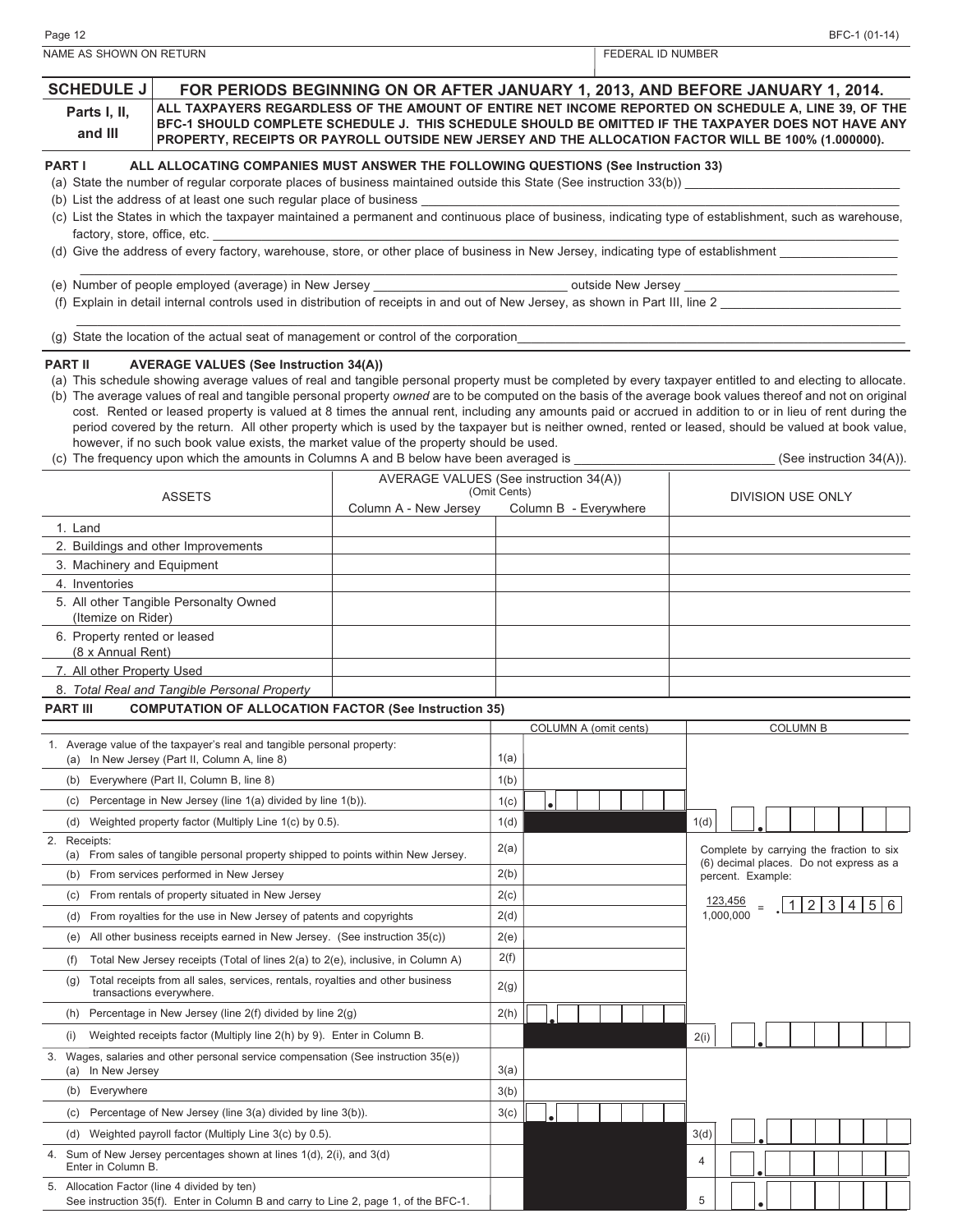| BFC-1 (01-14)           |                                                                                                                                                                                                                                                                                         | Page 13           |
|-------------------------|-----------------------------------------------------------------------------------------------------------------------------------------------------------------------------------------------------------------------------------------------------------------------------------------|-------------------|
| NAME AS SHOWN ON RETURN |                                                                                                                                                                                                                                                                                         | FEDERAL ID NUMBER |
|                         |                                                                                                                                                                                                                                                                                         |                   |
| <b>SCHEDULE JI</b>      | FOR PERIODS BEGINNING ON OR AFTER JANUARY 1, 2014.                                                                                                                                                                                                                                      |                   |
| Parts I and II          | ALL TAXPAYERS, REGARDLESS OF THE AMOUNT OF ENTIRE NET INCOME REPORTED ON SCHEDULE A, LINE 39, OF THE<br>BFC-1, SHOULD COMPLETE SCHEDULE J. THIS SCHEDULE SHOULD BE OMITTED IF THE TAXPAYER DOES NOT HAVE<br>RECEIPTS OUTSIDE NEW JERSEY; THE ALLOCATION FACTOR WILL BE 100% (1.000000). |                   |
| <b>PART I</b>           | ALL COMPANIES MUST ANSWER THE FOLLOWING QUESTIONS (See Instructions 33)                                                                                                                                                                                                                 |                   |
|                         | (a) Explain in detail internal controls used in distribution of receipts in and out of New Jersey, s shown in Part II                                                                                                                                                                   |                   |
|                         |                                                                                                                                                                                                                                                                                         |                   |
|                         | (b) State the location of the actual seat of management or control of the corporation                                                                                                                                                                                                   |                   |
| <b>PART II</b>          | <b>COMPUTATION OF ALLOCATION FACTOR (See Instructions 34(B))</b>                                                                                                                                                                                                                        |                   |
|                         |                                                                                                                                                                                                                                                                                         |                   |

|     | 1. Receipts:                                                                                               | AMOUNTS (omit cents) |                                                              |
|-----|------------------------------------------------------------------------------------------------------------|----------------------|--------------------------------------------------------------|
| (a) | From sales of tangible personal property shipped to points within New Jersey.                              |                      |                                                              |
| (b) | From services performed in New Jersey.                                                                     |                      | Complete by carrying the fraction to six                     |
| (c) | From rentals of property situated in New Jersey.                                                           |                      | (6) decimal places. Do not express as a<br>percent. Example: |
| (d) | From royalties for the use in New Jersey of patents and copyrights.                                        |                      | <u>123,456</u>                                               |
| (e) | All other business receipts earned in New Jersey (See instruction 34B).                                    |                      | 1 2 3 4 5 6<br>1,000,000                                     |
| (f) | Total New Jersey receipts (Total of Lines 2(a) to 2(e), inclusive).                                        |                      |                                                              |
| (g) | Total receipts from all sales, services, rentals, royalties and other business<br>transactions everywhere. |                      |                                                              |
| (h) | Allocation Factor (Percentage in New Jersey (Line 1(f)) divided by                                         |                      |                                                              |
|     | Line $1(g)$ ). Enter result in Line $1(h)$ and carry to Line 2, Page 1, of the BFC-1                       |                      |                                                              |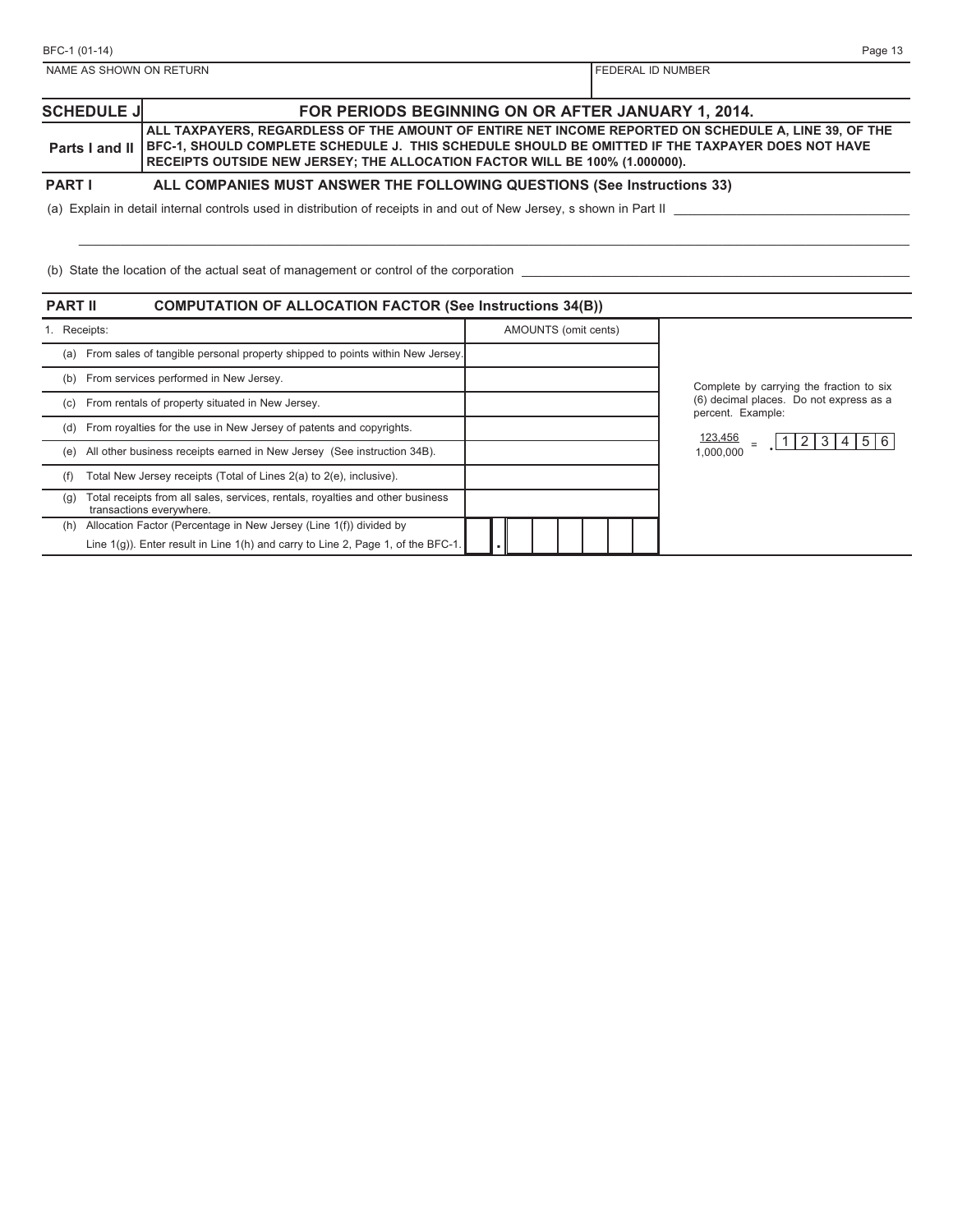| <b>SCHEDULE P</b><br>SUBSIDIARY INVESTMENT ANALYSIS (See Instruction 39)                                                                                                                                                               |                                                           |                        |                |         |                 |                                                  |                   |                                    |
|----------------------------------------------------------------------------------------------------------------------------------------------------------------------------------------------------------------------------------------|-----------------------------------------------------------|------------------------|----------------|---------|-----------------|--------------------------------------------------|-------------------|------------------------------------|
| NOTE: Taxpayers must hold at least 80% of the combined voting power of all classes of stock entitled to vote and at least 80% of the total number of shares of all other classes                                                       |                                                           |                        |                |         |                 |                                                  |                   |                                    |
| of stock, except non-voting stock which is limited and preferred as to dividends, for each subsidiary. Do not include advances to subsidiaries in book value.<br>(1)                                                                   |                                                           |                        | (2)            |         |                 | (3)                                              |                   | (4)                                |
| Name of Subsidiary                                                                                                                                                                                                                     |                                                           | Percentage of Interest |                |         |                 | <b>Book Value</b><br>(as reported in Schedule B) |                   | Dividend Income                    |
|                                                                                                                                                                                                                                        |                                                           | Voting                 | Non-Voting     |         |                 |                                                  |                   | (as reported in Schedule A)        |
|                                                                                                                                                                                                                                        |                                                           |                        |                |         |                 |                                                  |                   |                                    |
|                                                                                                                                                                                                                                        |                                                           |                        |                |         |                 |                                                  |                   |                                    |
|                                                                                                                                                                                                                                        |                                                           |                        |                |         |                 |                                                  |                   |                                    |
|                                                                                                                                                                                                                                        |                                                           |                        |                |         |                 |                                                  |                   |                                    |
|                                                                                                                                                                                                                                        |                                                           |                        |                |         |                 |                                                  |                   |                                    |
| <b>SCHEDULE P-1</b><br><b>PARTNERSHIP INVESTMENT ANALYSIS (See Instruction 40)</b>                                                                                                                                                     |                                                           |                        |                |         |                 |                                                  |                   |                                    |
| (1)<br>Name of Partnership                                                                                                                                                                                                             | (2)<br>Date and                                           | (3)<br>Percentage      | (4)<br>Limited | General |                 | (5)<br><b>Tax Accounting Method</b>              | (6)<br>New Jersey | (7)<br>Tax Payments Made on Behalf |
| LLC, or Other Entity and Federal ID Number                                                                                                                                                                                             | State where                                               | of                     | Partner        | Partner | Flow<br>Through | Separate<br>Accounting                           | Nexus             | of Taxpayer by Partnerships        |
|                                                                                                                                                                                                                                        | Organized                                                 | Ownership              |                |         |                 |                                                  | Yes<br>No         |                                    |
|                                                                                                                                                                                                                                        |                                                           |                        |                |         |                 |                                                  |                   |                                    |
|                                                                                                                                                                                                                                        |                                                           |                        |                |         |                 |                                                  |                   |                                    |
|                                                                                                                                                                                                                                        |                                                           |                        |                |         |                 |                                                  |                   |                                    |
|                                                                                                                                                                                                                                        |                                                           |                        |                |         |                 |                                                  |                   |                                    |
|                                                                                                                                                                                                                                        |                                                           |                        |                |         |                 |                                                  |                   |                                    |
| <b>SCHEDULE PC</b>                                                                                                                                                                                                                     | PER CAPITA LICENSED PROFESSIONAL FEE (See Instruction 41) |                        |                |         |                 |                                                  |                   |                                    |
| 1 (a). Enter number of resident and non-resident professionals with physical nexus with                                                                                                                                                |                                                           |                        |                |         |                 |                                                  | 1(a)              |                                    |
| 1(b). Enter number of non-resident professionals without physical nexus with                                                                                                                                                           |                                                           |                        |                |         |                 |                                                  | 1(b)              |                                    |
|                                                                                                                                                                                                                                        |                                                           |                        |                |         |                 |                                                  | 1(c)              |                                    |
|                                                                                                                                                                                                                                        |                                                           |                        |                |         |                 |                                                  | 2.                |                                    |
|                                                                                                                                                                                                                                        |                                                           |                        |                |         |                 |                                                  | 3.                |                                    |
|                                                                                                                                                                                                                                        |                                                           |                        |                |         |                 |                                                  | 4.                |                                    |
| 5. Balance of Fee Due (line 3 minus line 4). If the result is zero or above, enter this amount on page 1, line 17                                                                                                                      |                                                           |                        |                |         |                 |                                                  | 5.                |                                    |
| 6. Credit to next year's Professional Corporation Fee (if line 5 is below zero, enter the amount here)                                                                                                                                 |                                                           |                        |                |         |                 |                                                  | 6.                |                                    |
| <b>SCHEDULE Q</b><br><b>QUALIFIED SUBCHAPTER S SUBSIDIARIES (QSSS)</b>                                                                                                                                                                 |                                                           |                        |                |         |                 |                                                  |                   |                                    |
|                                                                                                                                                                                                                                        |                                                           |                        |                |         |                 |                                                  |                   |                                    |
| If yes, list all the QSSS's names, addresses, and FID#'s below. Attach additional rider if necessary. Separately note those subsidiaries who have<br>made a New Jersey QSSS election and whose activities are included in this return. |                                                           |                        |                |         |                 |                                                  | Yes               | $\blacksquare$ No                  |
|                                                                                                                                                                                                                                        |                                                           |                        |                |         |                 |                                                  |                   |                                    |
| <b>SCHEDULE R</b><br><b>DIVIDEND EXCLUSION (See Instruction 42)</b>                                                                                                                                                                    |                                                           |                        |                |         |                 |                                                  |                   |                                    |
|                                                                                                                                                                                                                                        |                                                           |                        |                |         |                 |                                                  | $\mathbf{1}$      |                                    |
|                                                                                                                                                                                                                                        |                                                           |                        |                |         |                 |                                                  | 2                 |                                    |
|                                                                                                                                                                                                                                        |                                                           |                        |                |         |                 |                                                  | 3                 |                                    |
| 4. Less: Dividend income from investments where taxpayer owns less than 50% of voting stock and less than 50%                                                                                                                          |                                                           |                        |                |         |                 |                                                  | 4.                |                                    |
|                                                                                                                                                                                                                                        |                                                           |                        |                |         |                 |                                                  | 5.                |                                    |
|                                                                                                                                                                                                                                        |                                                           |                        |                |         |                 |                                                  | 6                 |                                    |
| 7. DIVIDEND EXCLUSION: Line 2 plus line 6 (Carry to Schedule A, line 37)                                                                                                                                                               |                                                           |                        |                |         |                 |                                                  | $\overline{7}$    |                                    |
|                                                                                                                                                                                                                                        |                                                           |                        |                |         |                 |                                                  |                   |                                    |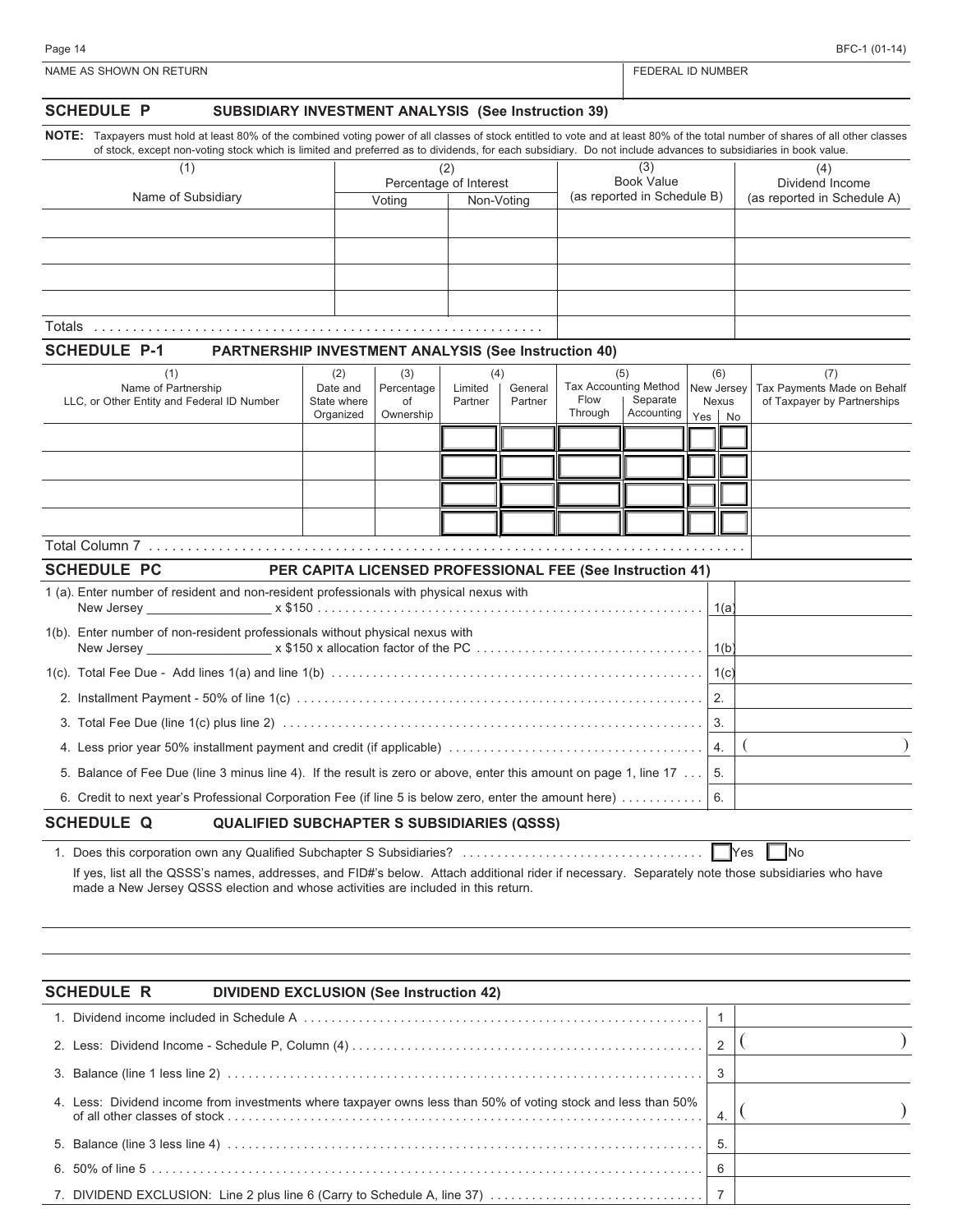| BFC-1 (01-14)                                                                                                                                                                                                                                                                                                                          | Page 15                                                                                                         |
|----------------------------------------------------------------------------------------------------------------------------------------------------------------------------------------------------------------------------------------------------------------------------------------------------------------------------------------|-----------------------------------------------------------------------------------------------------------------|
| NAME AS SHOWN ON RETURN                                                                                                                                                                                                                                                                                                                | FEDERAL ID NUMBER                                                                                               |
| <b>SCHEDULE S - PARTI</b><br><b>DEPRECIATION AND SAFE HARBOR LEASING (See Instruction 43)</b>                                                                                                                                                                                                                                          |                                                                                                                 |
|                                                                                                                                                                                                                                                                                                                                        | $\mathbf{1}$                                                                                                    |
|                                                                                                                                                                                                                                                                                                                                        | 2                                                                                                               |
| 3. a) MACRS - for assets placed in service during accounting periods beginning on and after July 7, 1993                                                                                                                                                                                                                               | 3(a)                                                                                                            |
| b) MACRS - included in line 3(a) for assets on which bonus depreciation and excess section 179 depreciation taken   3(b)                                                                                                                                                                                                               |                                                                                                                 |
| 4. MACRS - for assets placed in service during accounting periods beginning prior to July 7, 1993                                                                                                                                                                                                                                      | 4                                                                                                               |
|                                                                                                                                                                                                                                                                                                                                        | 5                                                                                                               |
| 6. Other Depreciation - for assets placed in service after December 31, 1980                                                                                                                                                                                                                                                           | 6                                                                                                               |
|                                                                                                                                                                                                                                                                                                                                        | $\overline{7}$                                                                                                  |
| 8. Listed Property - for assets placed in service during accounting periods beginning on and after July 7, 1993                                                                                                                                                                                                                        | 8                                                                                                               |
| 9. Listed Property - for assets placed in service during accounting periods beginning prior to July 7, 1993                                                                                                                                                                                                                            | 9                                                                                                               |
|                                                                                                                                                                                                                                                                                                                                        | 10                                                                                                              |
| Attach Federal Form 4562 to Return and Include Federal Depreciation Worksheet                                                                                                                                                                                                                                                          |                                                                                                                 |
| Adjustments at Line 32, Schedule A - Depreciation and Certain Safe Harbor Lease Transactions                                                                                                                                                                                                                                           |                                                                                                                 |
| 11. Additions                                                                                                                                                                                                                                                                                                                          |                                                                                                                 |
| (a) Amounts from lines $4, 5, 6$ and $9$ above $\ldots \ldots \ldots \ldots \ldots \ldots \ldots$ a.                                                                                                                                                                                                                                   |                                                                                                                 |
| (b) Special Depreciation Allowance - for assets placed in service during accounting<br>periods beginning on and after January 1, 2002, and for which federal 30%<br>or 50% bonus depreciation was taken in the current tax year. Include the initial 30%<br>or 50% bonus amount and the regular depreciation on the adjusted basis. b. |                                                                                                                 |
| (c) Distributive share of ACRS and MACRS from a partnership $\ldots \ldots \ldots \ldots$                                                                                                                                                                                                                                              |                                                                                                                 |
| (d) Deductions on Federal return resulting from an election made pursuant to<br>IRC Section 168(f)8 exclusive of elections made with respect to mass<br>commuting vehicles.                                                                                                                                                            |                                                                                                                 |
| Interest                                                                                                                                                                                                                                                                                                                               |                                                                                                                 |
|                                                                                                                                                                                                                                                                                                                                        |                                                                                                                 |
|                                                                                                                                                                                                                                                                                                                                        |                                                                                                                 |
| Other Deductions (and all and all and all and all and all and all and all and all and all and all and all and a                                                                                                                                                                                                                        | d. All and the state of the state of the state of the state of the state of the state of the state of the state |
| (e) Section 179 depreciation in excess of New Jersey allowable deduction.<br>Fiscal year filers refer to instruction 43 measures and contained a series of equipment of the contact of the contact of the contact of the contact of the contact of the contact of the contact of the contact of the contact                            |                                                                                                                 |
|                                                                                                                                                                                                                                                                                                                                        |                                                                                                                 |
| 12. Deductions                                                                                                                                                                                                                                                                                                                         |                                                                                                                 |
|                                                                                                                                                                                                                                                                                                                                        |                                                                                                                 |
|                                                                                                                                                                                                                                                                                                                                        |                                                                                                                 |
| (c) Recomputed depreciation attributable to distributive share of recovery                                                                                                                                                                                                                                                             |                                                                                                                 |
| (d) Any income included in the return with respect to property described at                                                                                                                                                                                                                                                            |                                                                                                                 |
| line $11(d)$ solely as a result of that election $\ldots \ldots \ldots \ldots \ldots \ldots \ldots$ d.<br>(e) The lessee/user should enter the amount of depreciation which would have                                                                                                                                                 |                                                                                                                 |
| been allowable under the Internal Revenue Code at December 31, 1980 had                                                                                                                                                                                                                                                                |                                                                                                                 |
| (f) Excess of accumulated ACRS, MACRS, or bonus depreciation over accumulated                                                                                                                                                                                                                                                          |                                                                                                                 |
| NJ depreciation on physical disposal of recovery property (attach computations). f.                                                                                                                                                                                                                                                    |                                                                                                                 |
|                                                                                                                                                                                                                                                                                                                                        |                                                                                                                 |
|                                                                                                                                                                                                                                                                                                                                        |                                                                                                                 |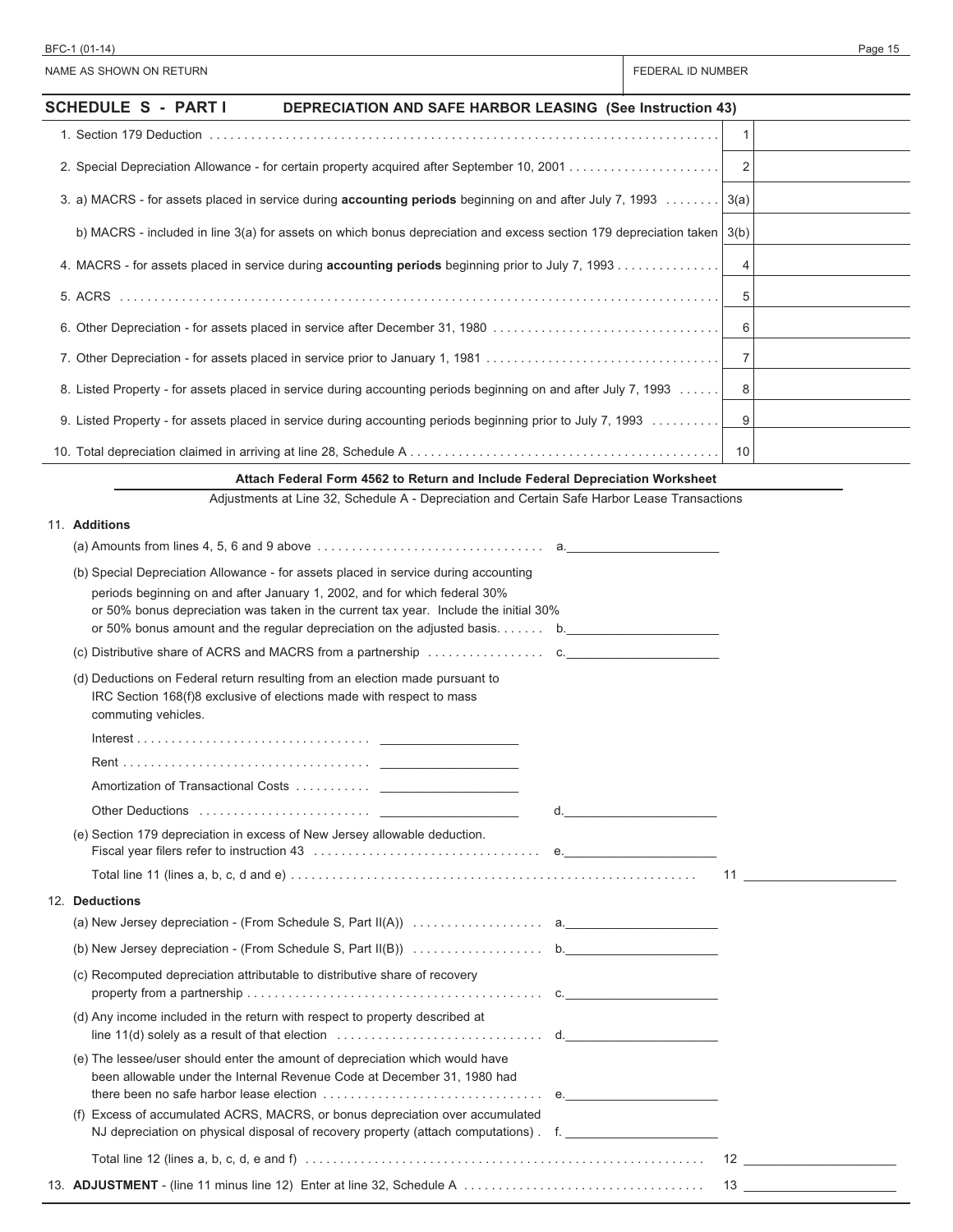| <b>NIAN</b><br>URN <sup>-</sup><br>⊡⊏<br>')N<br><b>JWN</b> | <b>1866</b><br>NH |
|------------------------------------------------------------|-------------------|
|                                                            |                   |

| SCHEDULE S - PART II(A)                                                                                                                                                                         | N.J. Depreciation on Recovery Property Placed in Service On or After January 1, 1981 and Prior to<br>Taxpayers Fiscal or Calendar Accounting Periods Beginning On and After July 7, 1993. |                          |                                                      |                                              |                     |                                          |  |  |  |
|-------------------------------------------------------------------------------------------------------------------------------------------------------------------------------------------------|-------------------------------------------------------------------------------------------------------------------------------------------------------------------------------------------|--------------------------|------------------------------------------------------|----------------------------------------------|---------------------|------------------------------------------|--|--|--|
| (A)<br>Description of Property                                                                                                                                                                  | (B)<br>Month, Day and<br>Year placed in<br>service*                                                                                                                                       | (C)<br>Use Federal basis | (D)<br>Depreciation<br>allowable in earlier<br>years | (E)<br>Method of<br>figuring<br>depreciation | (F)<br>Life or rate | (G)<br>N.J. depreciation<br>computations |  |  |  |
| * Year placed in service acceptable for personal property only.<br>DO NOT USE "VARIOUS" IN ANY COLUMN.<br>Class Life Asset Depreciation Range (CLADR) System Depreciation - Attach Computations |                                                                                                                                                                                           |                          |                                                      |                                              |                     |                                          |  |  |  |
|                                                                                                                                                                                                 |                                                                                                                                                                                           |                          |                                                      |                                              |                     |                                          |  |  |  |
|                                                                                                                                                                                                 |                                                                                                                                                                                           |                          |                                                      |                                              |                     |                                          |  |  |  |
|                                                                                                                                                                                                 |                                                                                                                                                                                           |                          |                                                      |                                              |                     |                                          |  |  |  |
|                                                                                                                                                                                                 |                                                                                                                                                                                           |                          |                                                      |                                              |                     |                                          |  |  |  |
|                                                                                                                                                                                                 |                                                                                                                                                                                           |                          |                                                      |                                              |                     |                                          |  |  |  |
|                                                                                                                                                                                                 |                                                                                                                                                                                           |                          |                                                      |                                              |                     |                                          |  |  |  |
|                                                                                                                                                                                                 |                                                                                                                                                                                           |                          |                                                      |                                              |                     |                                          |  |  |  |
|                                                                                                                                                                                                 |                                                                                                                                                                                           |                          |                                                      |                                              |                     |                                          |  |  |  |
|                                                                                                                                                                                                 |                                                                                                                                                                                           |                          |                                                      |                                              |                     |                                          |  |  |  |
|                                                                                                                                                                                                 |                                                                                                                                                                                           |                          |                                                      |                                              |                     |                                          |  |  |  |
|                                                                                                                                                                                                 |                                                                                                                                                                                           |                          |                                                      |                                              |                     |                                          |  |  |  |
|                                                                                                                                                                                                 |                                                                                                                                                                                           |                          |                                                      |                                              |                     |                                          |  |  |  |
|                                                                                                                                                                                                 |                                                                                                                                                                                           |                          |                                                      |                                              |                     |                                          |  |  |  |

#### **INSTRUCTIONS**

- Column A Do not classify as 3, 5, 10 or 15 year property. Classify consistent with Internal Revenue Code at December 31, 1980. Account for distributive share of partnership property and deductions separately. Do not include certain safe harbor lease property.
- Column B Clearly segregate property placed in service during each year. Depreciation on personal property is to be computed using the half-year convention such that one half year depreciation is to be claimed to the exclusion of any other depreciation convention allowable under the Internal Revenue Code at December 31, 1980 for property placed in service during the current year.
- Column C Basis is to be determined at the date property is placed in service and not as provided under the Internal Revenue Code at December 31, 1980. It is not to be restated where ACRS was accepted for certain property placed in service during 1981.
- Column D Depreciation allowable under the method adopted and

consistently applied for property described. Do not adjust for the effect of any ACRS deducted on the New Jersey Corporation Business Tax Return for property placed in service during 1981.

- Column E Any method allowable under the Internal Revenue Code at December 31, 1980.
- Column F Any life or rate permissible under the Internal Revenue Code at December 31, 1980. (LIVES PERMISSIBLE UNDER THE IRS CODE AT DECEMBER 31, 1980 FREQUENTLY DIFFER FROM ACRS AND MACRS LIVES)
- Column G Consider any salvage value which was required to be considered under Internal Revenue Code at December 31, 1980. Do not claim depreciation in the year of disposal. Accumulated depreciation may not exceed accumulated ACRS and MACRS deductions over the life of the property and deductions for the final year or years are limited where ACRS was deducted on the New Jersey return for property placed in service during 1981.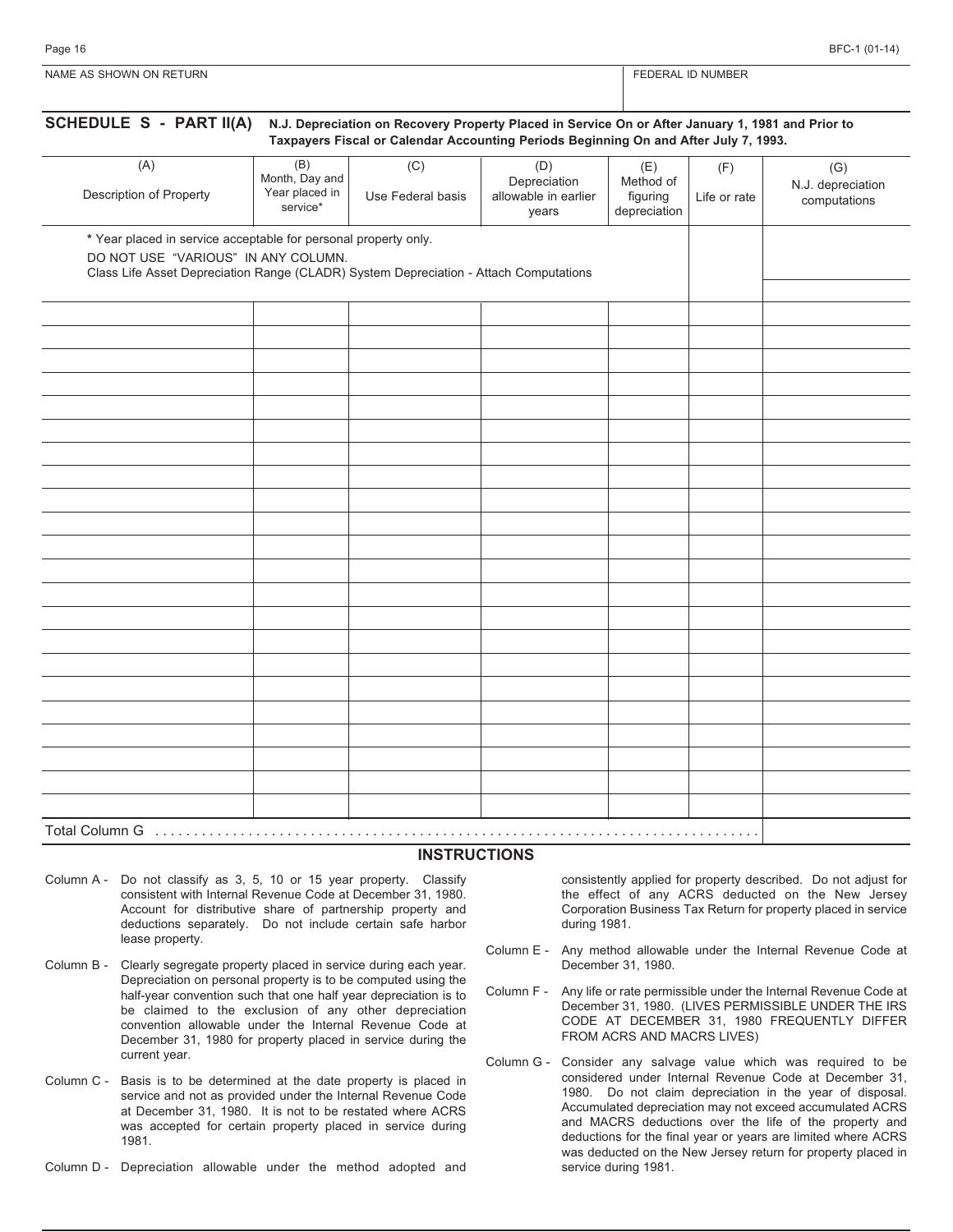| URN<br>NAME<br><b>UWO</b><br>ON RET<br>$\triangle \subseteq$<br>95 м<br>$\sim$ | <b>NUMBEI</b><br>D٨<br>◥◚ |
|--------------------------------------------------------------------------------|---------------------------|

| (A)                     | (B)                                             | depreciation was taken.<br>(C) |                                             | (E)                                           |                                              | (G)          | (H)                               |
|-------------------------|-------------------------------------------------|--------------------------------|---------------------------------------------|-----------------------------------------------|----------------------------------------------|--------------|-----------------------------------|
| Description of Property | Month, Day<br>and Year<br>placed in<br>service* | Use Federal basis              | (D)<br>Special<br>Depreciation<br>Allowance | Depreciation<br>allowable in<br>earlier years | (F)<br>Method of<br>figuring<br>depreciation | Life or rate | N.J. Depreciation<br>Computations |
|                         |                                                 |                                |                                             |                                               |                                              |              |                                   |
|                         |                                                 |                                |                                             |                                               |                                              |              |                                   |
|                         |                                                 |                                |                                             |                                               |                                              |              |                                   |
|                         |                                                 |                                |                                             |                                               |                                              |              |                                   |
|                         |                                                 |                                |                                             |                                               |                                              |              |                                   |
|                         |                                                 |                                |                                             |                                               |                                              |              |                                   |
|                         |                                                 |                                |                                             |                                               |                                              |              |                                   |
|                         |                                                 |                                |                                             |                                               |                                              |              |                                   |
|                         |                                                 |                                |                                             |                                               |                                              |              |                                   |
|                         |                                                 |                                |                                             |                                               |                                              |              |                                   |
|                         |                                                 |                                |                                             |                                               |                                              |              |                                   |
|                         |                                                 |                                |                                             |                                               |                                              |              |                                   |
|                         |                                                 |                                |                                             |                                               |                                              |              |                                   |
|                         |                                                 |                                |                                             |                                               |                                              |              |                                   |
|                         |                                                 |                                |                                             |                                               |                                              |              |                                   |
|                         |                                                 |                                |                                             |                                               |                                              |              |                                   |
|                         |                                                 |                                |                                             |                                               |                                              |              |                                   |
|                         |                                                 |                                |                                             |                                               |                                              |              |                                   |
|                         |                                                 |                                |                                             |                                               |                                              |              |                                   |
|                         |                                                 |                                |                                             |                                               |                                              |              |                                   |
|                         |                                                 |                                |                                             |                                               |                                              |              |                                   |
|                         |                                                 |                                |                                             |                                               |                                              |              |                                   |
|                         |                                                 |                                |                                             |                                               |                                              |              |                                   |
|                         |                                                 |                                |                                             |                                               |                                              |              |                                   |
|                         |                                                 |                                |                                             |                                               |                                              |              |                                   |
|                         |                                                 |                                |                                             |                                               |                                              |              |                                   |
|                         |                                                 |                                |                                             |                                               |                                              |              |                                   |
|                         |                                                 |                                |                                             |                                               |                                              |              |                                   |

#### **INSTRUCTIONS**

Column A - Classify consistent with Internal Revenue Code.

- Column B Clearly segregate property placed in service during each year.
- Column C Basis is to be determined at the date property is placed in service and not as provided after taking the 30% or 50% firstyear depreciation allowance.
- Column D State the amount of the 30% or 50% special depreciation allowance taken for the first year the property was placed in service.
- Column E: Depreciation allowable under the method adopted and consistently applied for property described. Do not adjust for the effect of the 30% or 50% first-year bonus depreciation allowance.
- Column F Use the same method that was used for Federal purposes.
- Column G Use the same life that was used for Federal purposes.
- Column H Figure the depreciation amount as if the 30% or 50% special depreciation allowance was not in effect.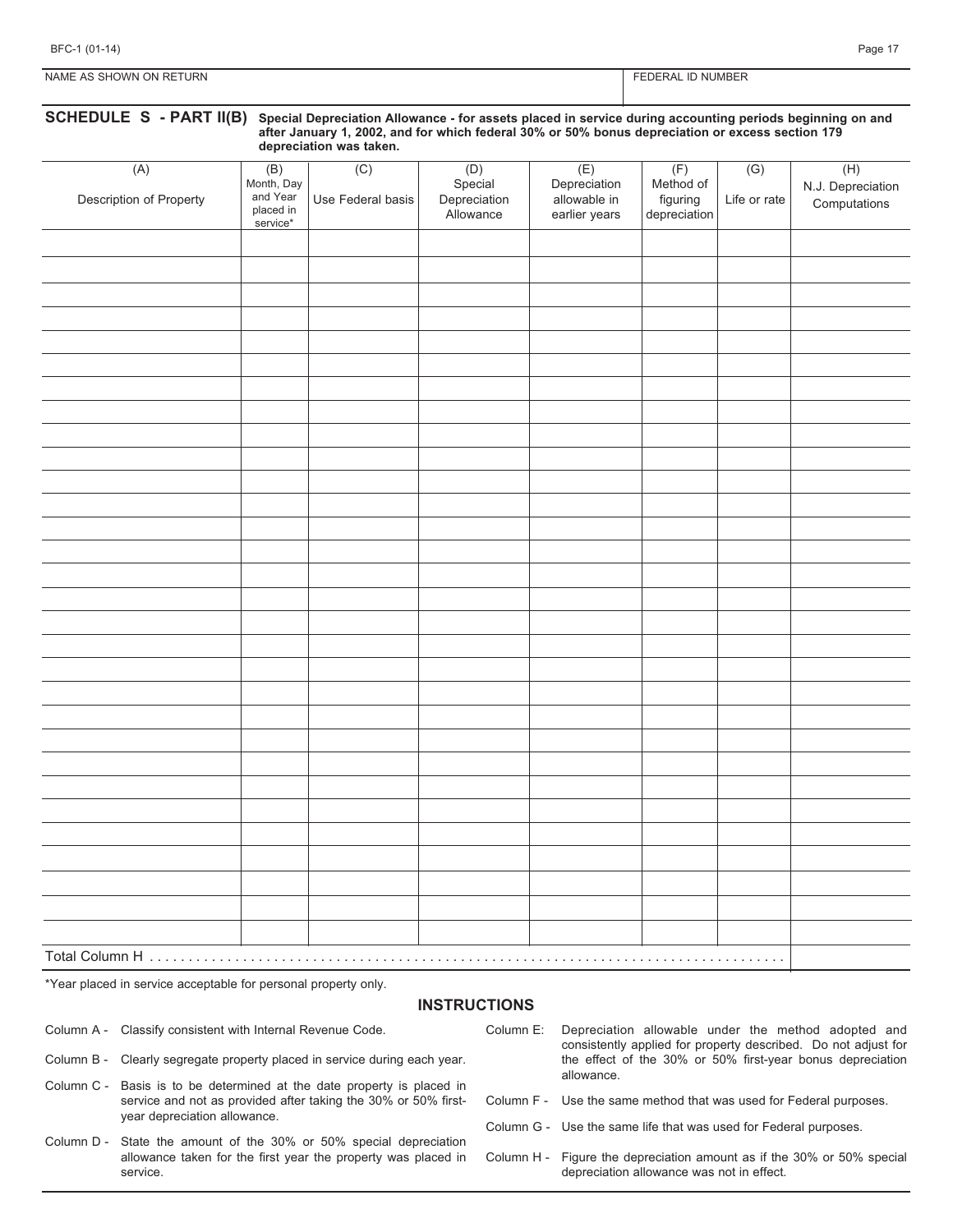NAME AS SHOWN ON RETURN FEDERAL STATES AND RESERVE THE STATE OF STATES AND RETURN FEDERAL ID Number

# **SCHEDULE L (See Instruction 36)**

| For             |                                | Column I      | <b>Column II</b>                   | Column III |
|-----------------|--------------------------------|---------------|------------------------------------|------------|
| Division<br>Use | Office Locations in New Jersey |               | Deposit Balances<br>or<br>Receipts | Percentage |
|                 | <b>Taxing District</b>         | County        |                                    |            |
|                 |                                |               |                                    |            |
|                 |                                |               |                                    |            |
|                 |                                |               |                                    |            |
|                 |                                |               |                                    |            |
|                 |                                |               |                                    |            |
|                 |                                |               |                                    |            |
|                 |                                |               |                                    |            |
|                 |                                |               |                                    |            |
|                 |                                |               |                                    |            |
|                 |                                |               |                                    |            |
|                 |                                |               |                                    |            |
|                 |                                |               |                                    |            |
|                 |                                |               |                                    |            |
|                 |                                |               |                                    |            |
|                 |                                |               |                                    |            |
|                 |                                |               |                                    |            |
|                 |                                |               |                                    |            |
|                 |                                |               |                                    |            |
|                 |                                |               |                                    |            |
|                 |                                |               |                                    |            |
|                 |                                |               |                                    |            |
|                 |                                |               |                                    |            |
|                 |                                |               |                                    |            |
|                 |                                |               |                                    |            |
|                 |                                |               |                                    |            |
|                 |                                |               |                                    |            |
|                 |                                |               |                                    |            |
|                 |                                |               |                                    |            |
|                 |                                | <b>TOTALS</b> | $\sqrt{3}$                         |            |

#### **INSTRUCTIONS:**

- Column I Identify all offices maintained in New Jersey by taxing district (municipality) and county.
- Column II List deposit balances for Banking Corporations and receipts for Financial Business Corporations allocable to each New Jersey office location.
- Column III List the percentage rate each amount listed in Column II bears to the total deposit balances or total receipts in New Jersey.
	- **NOTE:** Totals required in this schedule are the sum of the individual taxing district amounts and percentages. Total percentage reported at Column III must equal 100%. Also, each individual computation should be carried to six decimal places.